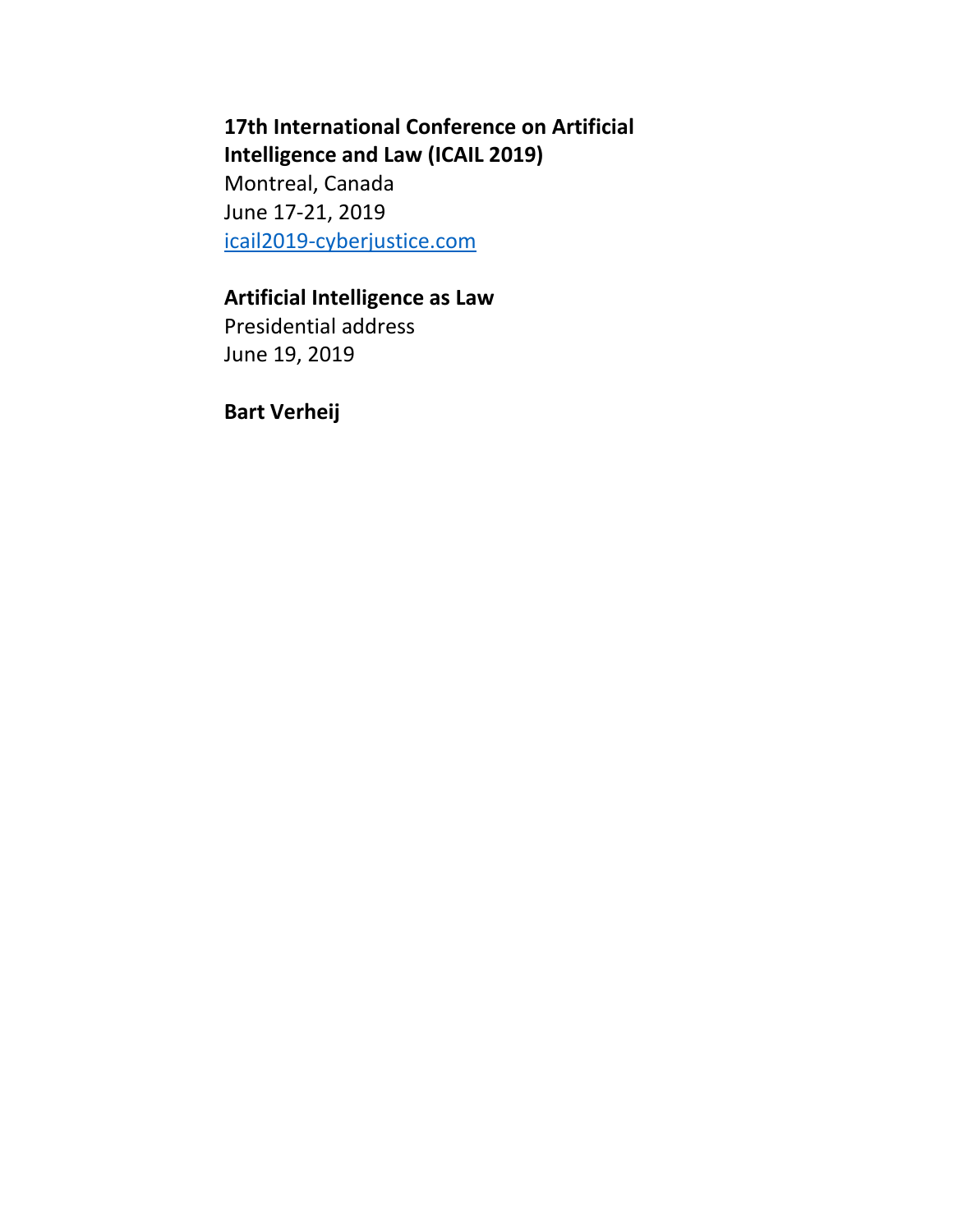[Title slide]

It is my pleasure to speak to you today on Artificial Intelligence and Law, a topic that I have already loved for so long---and I guess many of you too---and that today is in the center of attention.

### [Nieuwmarkt 1812]

It is not a new thing that technological innovation in the law has attracted a lot of attention. Here you see an innovation brought to us by the French 18th century freemason Joseph-Ignace Guillotin: the guillotine. This is a picture of its first use in the Netherlands, in Amsterdam, at the Nieuwmarkt. The guillotine was thought of as a \*humane\* technology, since the machine guaranteed an instant and painless death.

### [Meppeler drunk driver, Dutch]

And here a contemporary technological innovation that attracts a lot of attention, a self-driving car that can follow basic traffic rules by itself, so in that sense is an example of normware, an artificial system with embedded norms.

### [Meppeler drunk driver, English]

Here the news article in translation, \*automatic\* translation by the way. The story is that a drunk driver in Meppel in my province Drenthe in the Netherlands was driving his self-driving car. Well, he was riding his car, as the police discovered that he was tailing a truck, while sleeping behind the wheel, his car in autopilot mode. His driver's licence has been withdrawn.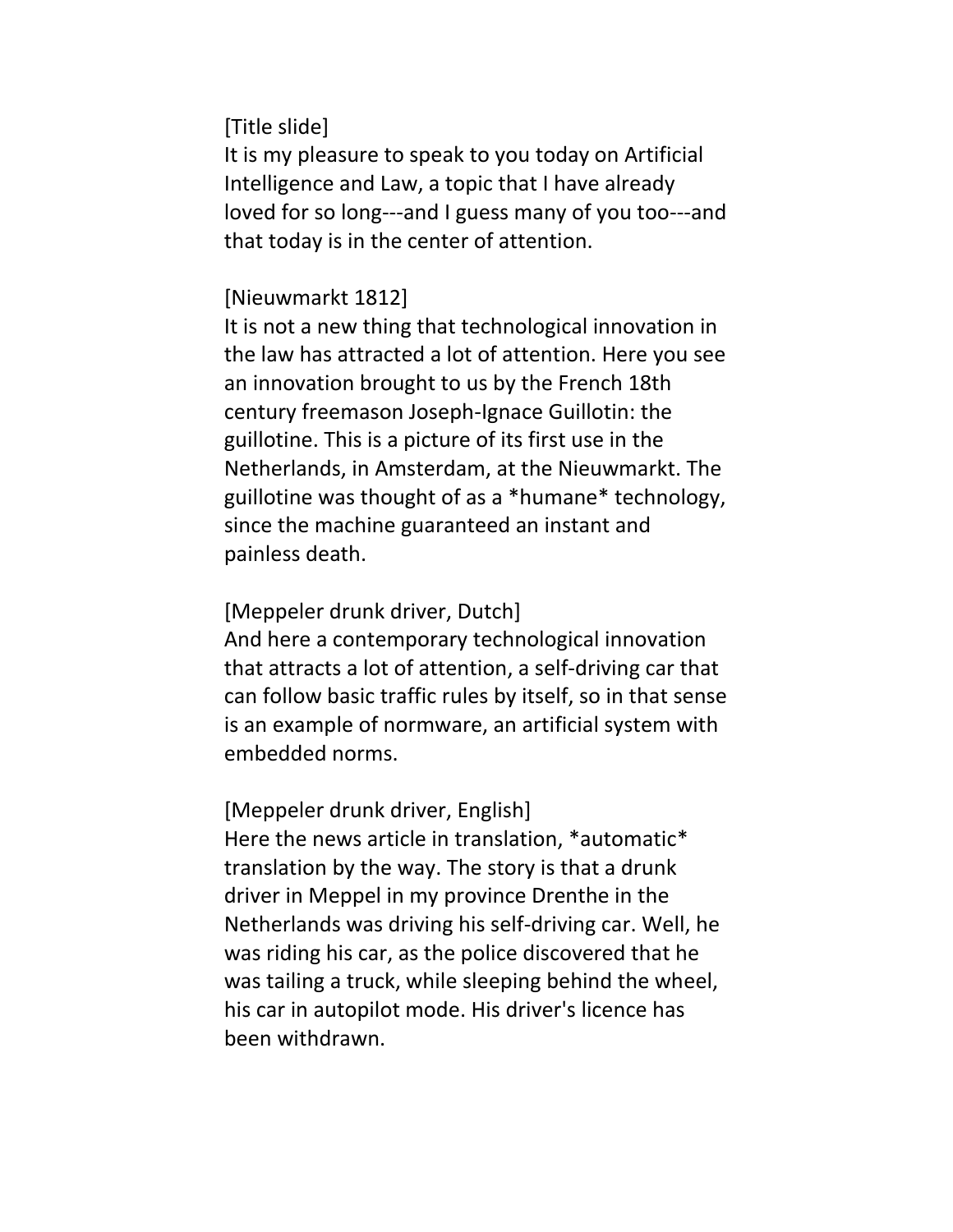And indeed technological innovation in AI is spectacular, think only of this automatic translation, not perfect, but enough for understanding what is going on.

Innovation in AI is going so fast that many people have become very enthusiastic about what is possible.

#### [Estonia]

Here a news item on Estonia planning to use AI for automatic decision making in the law.

#### [Futurama]

It brings back the old fears for robot judges, as here depicted in a cartoon show.

[Loi de reforme pour la justice, art 33] In contrast here how legal data enters the legal system in France where it is since very recently no longer allowed to use data to evaluate or predict the behavior of individual judges.

The fears are real, as the fake news and privacy disasters that are happening show.

#### [Data diet]

Even the big tech companies are considering significant changes, such as a data diet. But no one knows whether that is because of a concern for the people's privacy or out of fear for more regulation hurting their market dominance.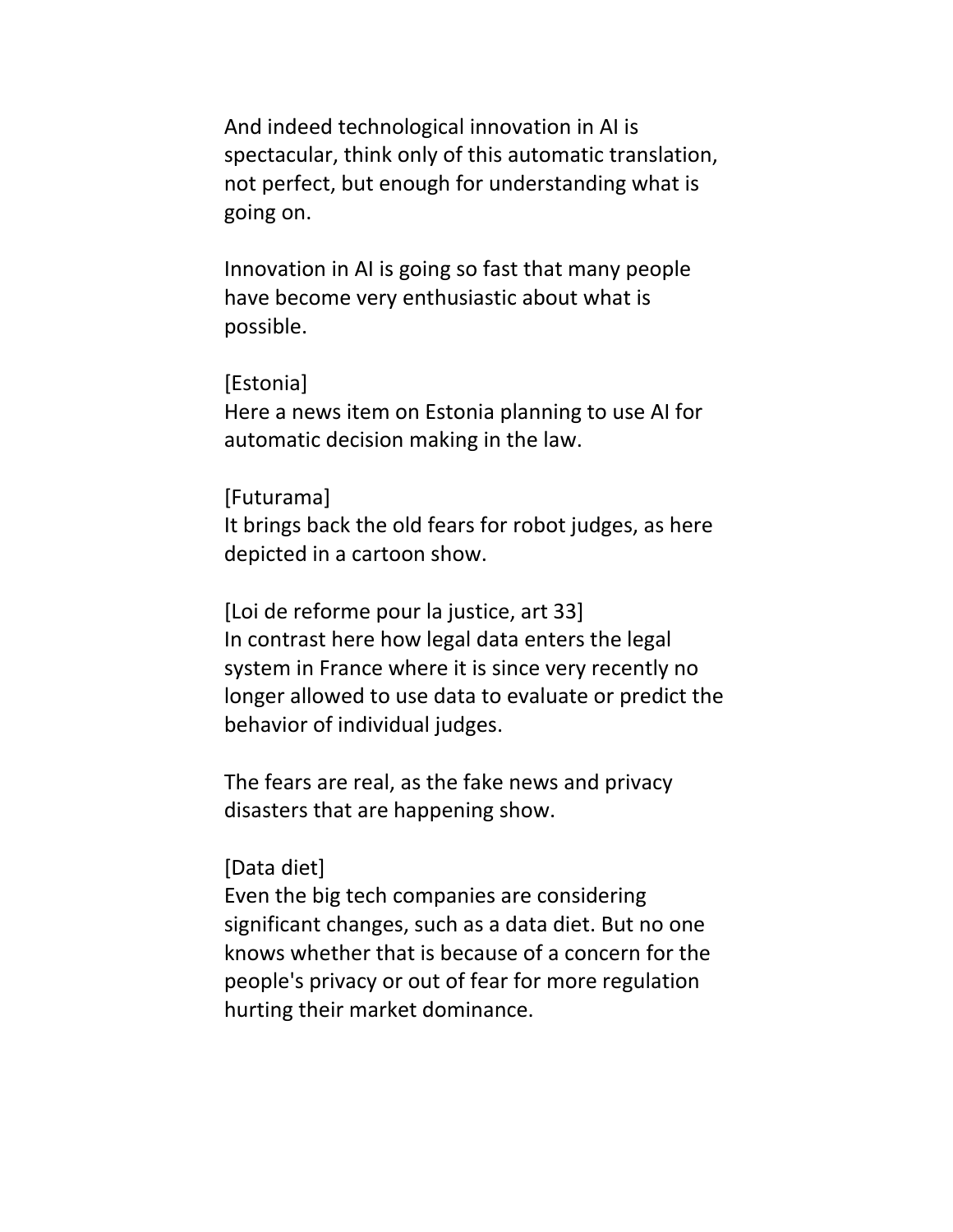## [China]

Anyway, in China privacy is thought of very differently. Here you see an automatically identified car of which it is automatically decided that it is breaching traffic law---see the red box around it. And indeed with both a car and pedestrians on the zebra crossing something is going wrong.

### [Wees braaf]

Just this weekend my newspaper reported about how the Chinese public thinks of their social scoring system, here described under the header `Be good, you'll score points'. It seems that the Chinese emphasises the advantages of the scoring system, as a tool against crimes and misbehavior.

## [Manifesto]

Against this background of the benefits and risks of contemporary AI, the AI community in the Netherlands has presented a Manifesto emphasising what is needed: an AI that is aligned with human values and society. Here key fields of research in AI are listed in rows and in columns three key challenges are shown:

first AI should be social, and should allow for sensible interaction with humans,

second AI should be explainable, which means that black box algorithms trained on data should be made transparent by providing justifying explanations, and

third AI should be responsible, in particular AI should be guided by the rules, norms, laws of society.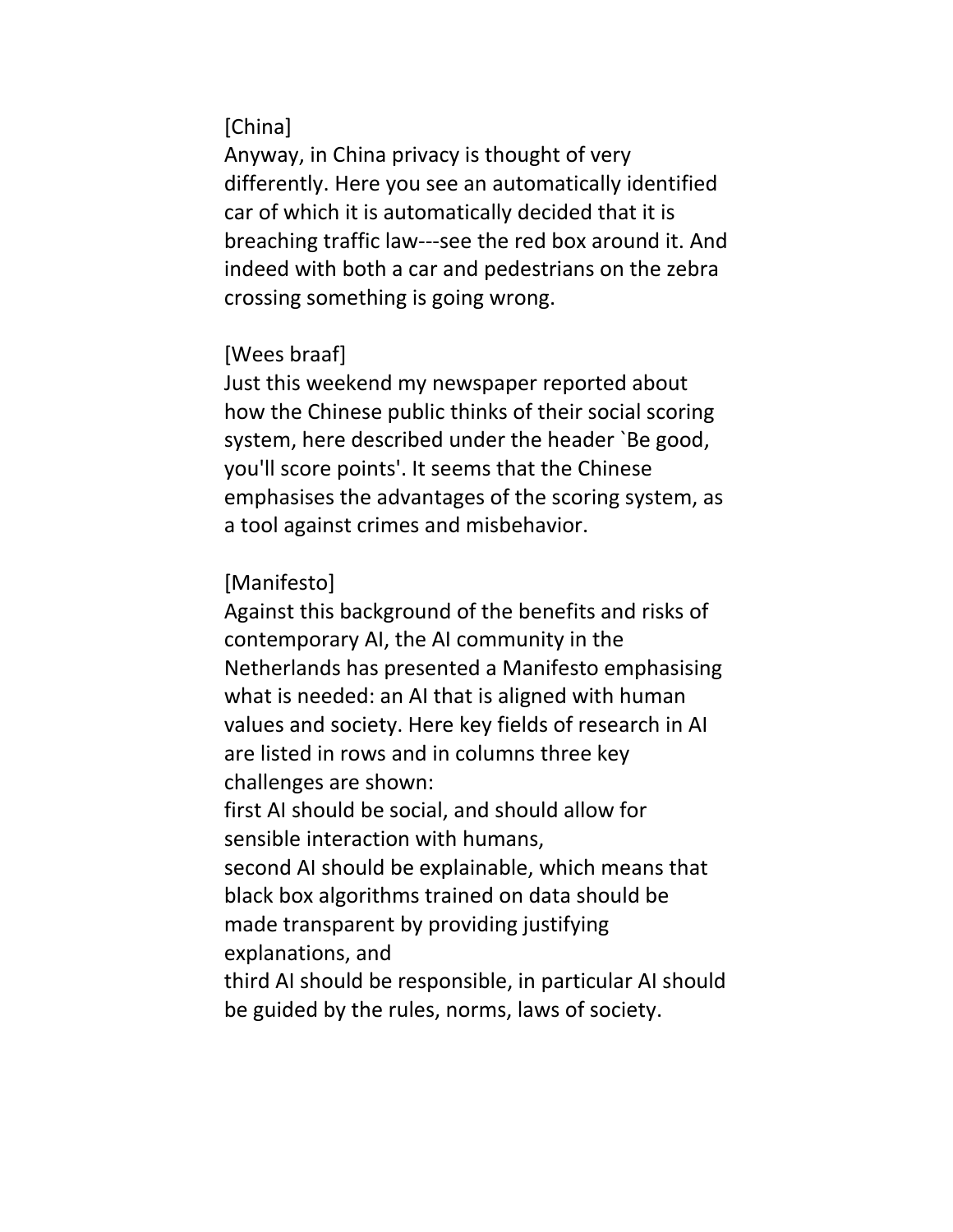[CLAIRE]

Also elsewhere there is more and more awareness of the need for a good, humane AI. Here you see a slide created by the CLAIRE confederation of laboratories for AI research in Europe. Its slogan is Excellence across all of AI For all of Europe With a Human-Centered Focus. In other words, this emerging network advertises a strong European AI with social, explainable, responsible AI at its core.

[AI&Law already does that]

And now a key point for today: AI&Law has been doing this all along. Since its primary institutions ICAIL (started in 1987), JURIX (started in 1988) and journal AI&Law (in 1992), we have been working on good AI.

In other words, AI&Law has worked on the design of socially aware explainable responsible AI for decades already.

[AI as Law]

One can say that what is needed in AI is to do AI as we do law. But before explaining how that could go let us look a bit at the current state of legal technology, for things are very different when compared to the start of the field of AI & Law.

\*\*\*792 words, 6 mins\*\*\*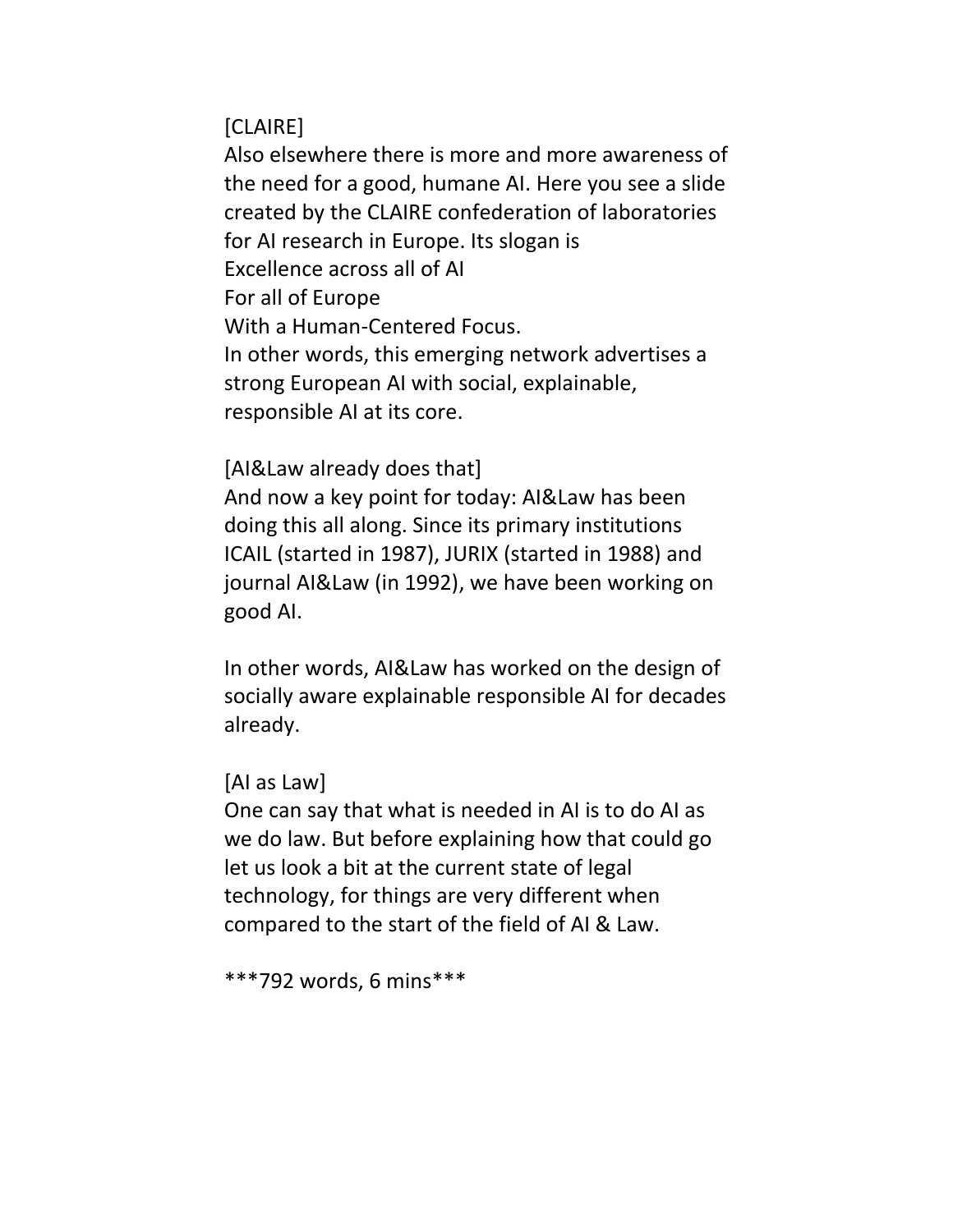### [Overheid.nl]

For one thing, all branches of government now use legal technology to make its information accessible for the public and to provide services as directly and easily as possible. Here overheid.nl which provides access to laws, regulations and treaties valid in the Netherlands.

### [OM fine base]

Here a web site by the Dutch public prosecution, providing a knowledge-based system that gives access to fines and punishments in all kinds of offenses. For your ease of understanding, here again an automatically translated page is shown, where you can see what happens when the police catch you with an amount of marihuana between 5 and 30 grams. In the Netherlands, you'll pay 75 euros and there is a note: also the drugs will be taken away from you.

### [Rechtspraak.nl]

All branches of government are present, as this page shows that gives access to information about the Dutch judicial system, including access to many decisions.

### [Belastingdienst]

An especially good example of successful legal technology is provided by the government's income tax services. Here you see its page, automatically translated. In the Netherlands, filling out your annual tax form has become very simple. The software is good, it is easy to use, and best of all: in these days of big interconnected data much of what you need to fill in is already fillled in for you. Your salary, bank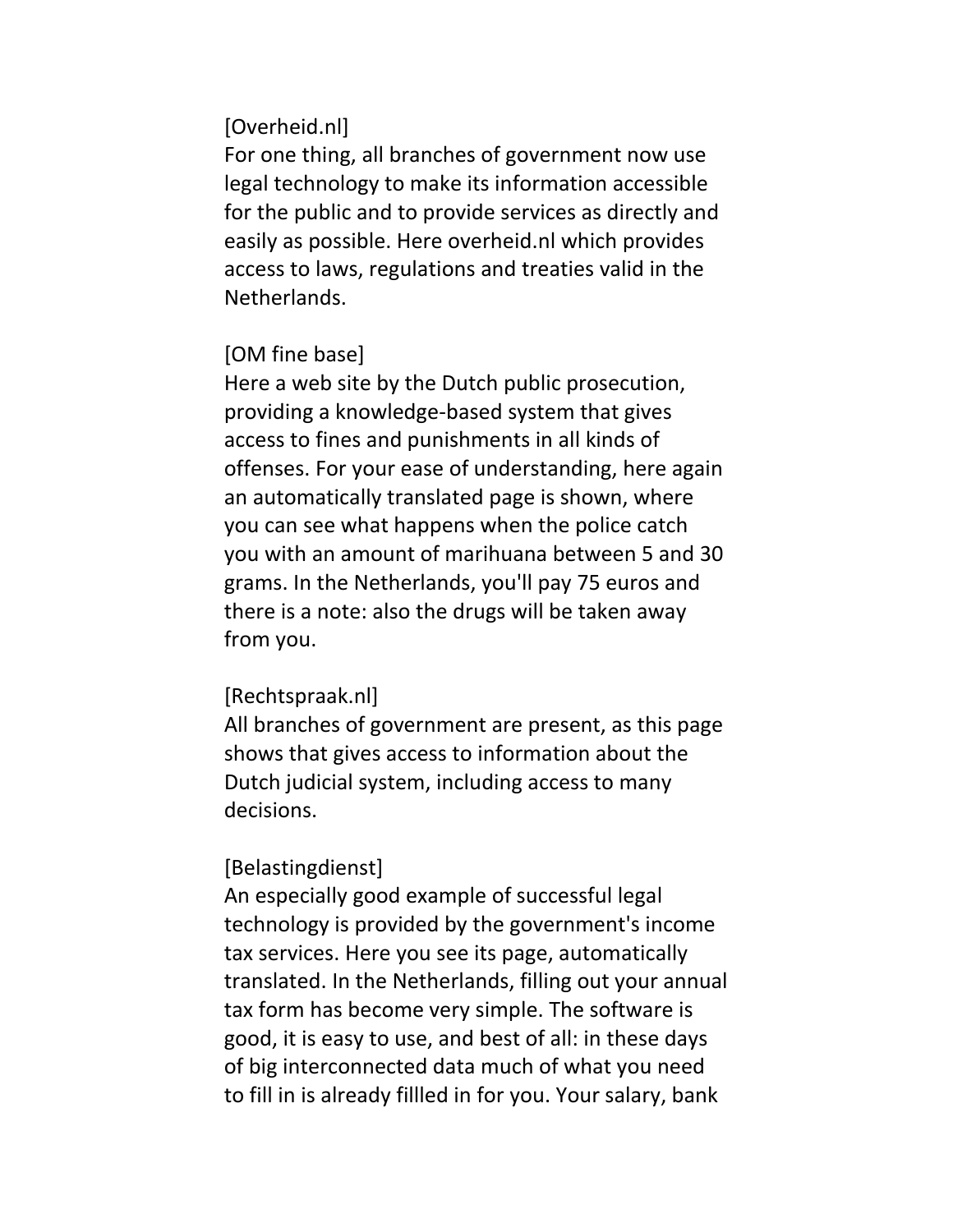accounts, savings, mortgage interest paid, the value of your house, it is all already there when you log in. In certain cases the tool even leaves room for some mild tax evasion---or tax optimisation if you like-- since by playing with some settings a married couple can make sure that one partner has to pay just below the minimal amount that will in fact be collected, ---which can save you about 40 euros.

One might think that such legal tech systems are now normal, but that is far from true. Many countries struggle with developing proper legal tech at the government level. One issue is that the design of complex systems is notoriously hard, and this is already true without very advanced AI.

#### [Failure]

Also the Netherlands has had its striking failures. A scary example is the IT project to streamline the IT support of population registers. One would say a doable project, just databases with names, birthdates, marriages, addresses and the like. The project was a complete failure. After burning 90 million euros, the responsible minister---by the way earlier in his career a well-recognized scientist---had to pull the plug. Today all local governments are still using their own systems.

#### [Codex list]

Still legal tech is booming, and focuses on many different styles of work. Here you see the classification used by the techindex maintained by the CodeX center for legal informatics at Stanford university. It currently lists more than a 1000 legal tech oriented companies.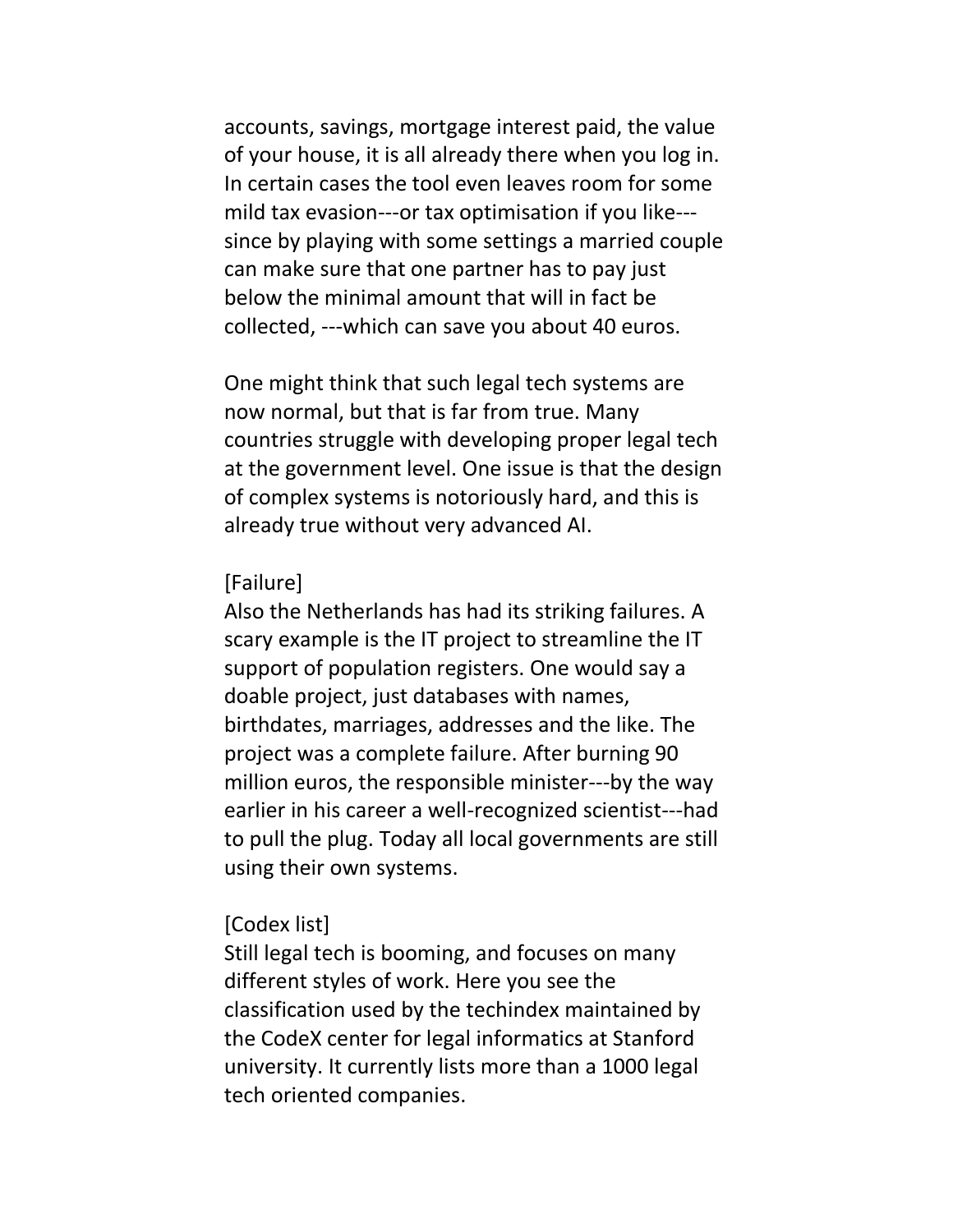[Projection]

And on the internet I found this promising graph about how the market for legal technology will develop. Now it is worth already a couple of 100s of millions of dollars, but in a few years time that will have risen to 1.2 billion dollars---according to this prediction. I leave it to you to assess what such a prediction really means, but we can be curious and hopeful while following how the market will actually develop.

\*\*\*1351 words, 11 minutes

# [Is it AI?]

So legal tech clearly exists, in fact is widespread. But is it AI, in the sense that we speak of AI at academic conferences? Most of it not really. Most of what we see that is successful in legal tech is not really AI. But there are examples.

# [Tax]

I don't know about you, but I consider the tax system I just showed you to be a proper AI system. It has expert knowledge of tax law and it applies that legal expertise to your specific situation. True, this is largely good old-fashioned AI already understood in the 1970s, but by its access to relevant databases of the interconnected-big-data kind, it certainly has a modern twist. One could even say that the system is grounded in real world data, and is hence an example of situated AI, in the way that the term was used in the 1990s (and perhaps before). But also this is clearly not an adaptive machine learning AI system, as is today expected of AI.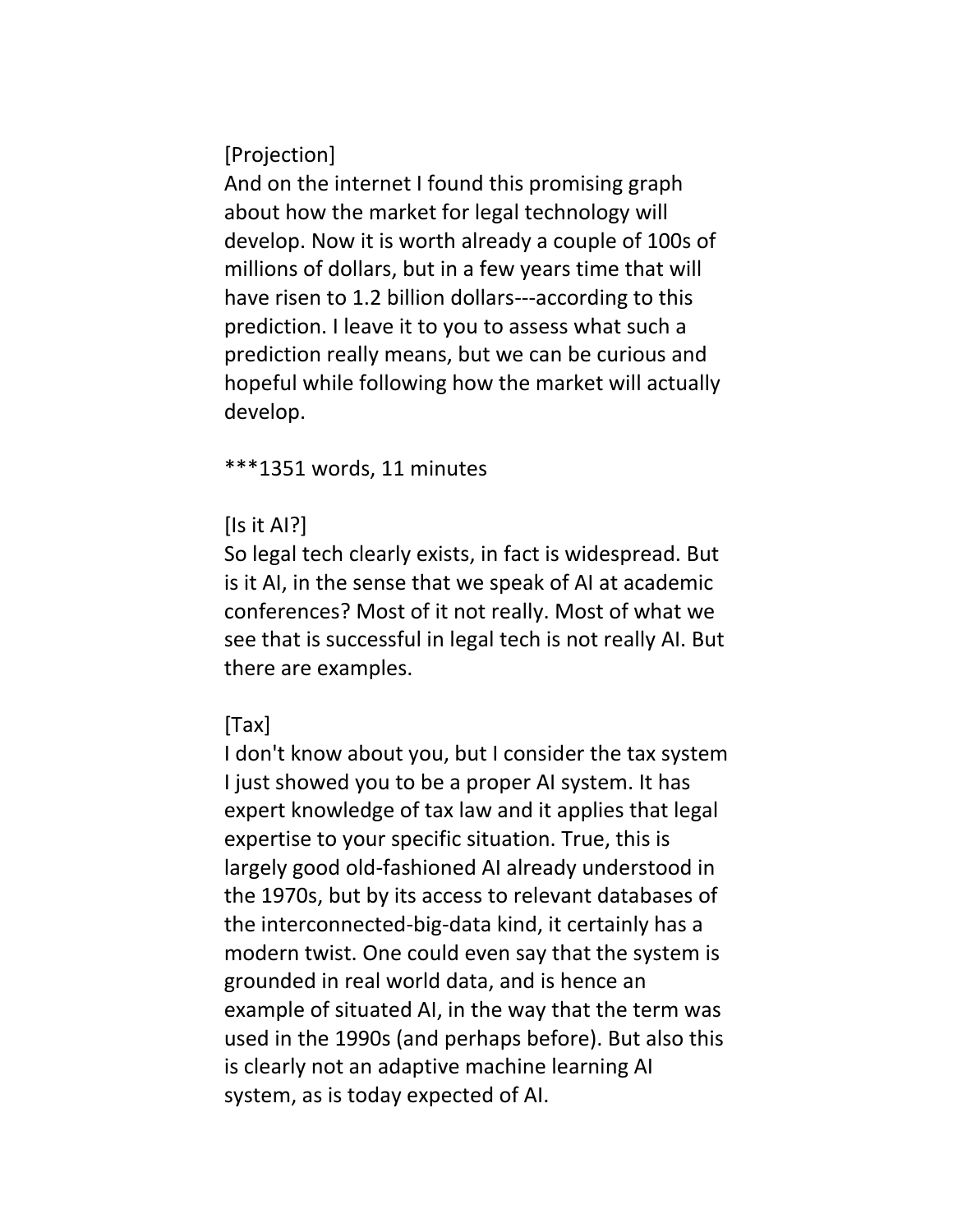# [Hard]

The reason why much of the successful legal tech is not really AI is simple. AI & Law is hard, very hard. In part this explains why many of us are here in this room. We are brave, we like the hard problems. In AI&Law they cannot be evaded.

## [Nederland ontwapent]

Let us look at an example of real law. We go back to the year when I was born when pacifism was still a relevant political attitude. In that year the Dutch Supreme court decided that the Inscription 'The Netherlands disarm', mounted on a tower was not an offense. The court admitted that indeed the sign could be considered a violation of Article 1 of the landscape management regulation of the province of North Holland, but the court decided that that regulation lacked binding power by a conflict with the freedom of speech, as codified in article 7 of the Dutch constitution.

An example of a hard case. This outcome and its reasoning could not really be predicted, which is one reason why this example is still taught in law schools.

## [Hurdles]

The example can be used to illustrate some of the tough hurdles to the development of AI&Law as they have been recognized from the start. Here you see a list used by Edwina Rissland when reviewing Anne Gardner's pioneering book `An AI approach to legal reasoning', a revision of her 1984 Stanford dissertation.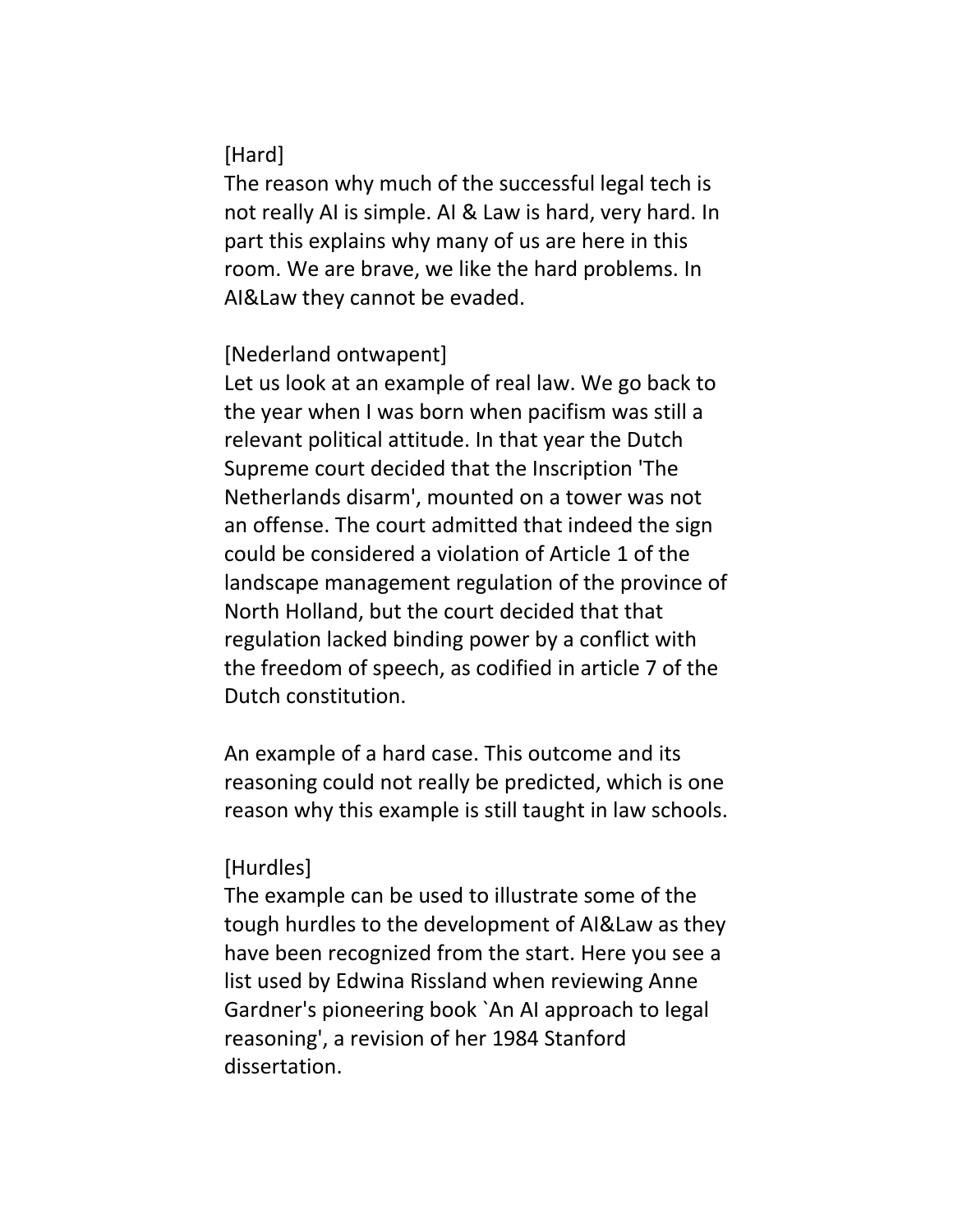I am happy that both are here in this room today.

The first hurdle is that legal reasoning is rule-guided, rather than rule-governed. In the example, indeed both the provincial regulation and the constitution were only guiding, not governing. Their conflict had to be resolved. A wise judge was needed.

Second, legal terms are open textured. In the example it is quite a stretch to interpret a sign on a tower as an example of speech in the sense of freedom of speech, but that is what the court here did. It is the old puzzle of legally qualifying the facts, not at all an easy business, also not for humans. With my background in mathematics, I found legal qualification to be a surprisingly and unpleasantly underspecified problem when I took law school exams during my first years as assistant professor in legal informatics in Maastricht, back in the 1990s. Today computers also still would have a very hard time handling open texture.

Third, legal questions can have more than one answer, but a reasonable and timely answer must be given. I have not checked how quickly the supreme court made its decision, probably not very quickly, but the case was settled. The conflict was resolved. A solution that had not yet been there, had been created, constructed. The decision changed a small part of the world.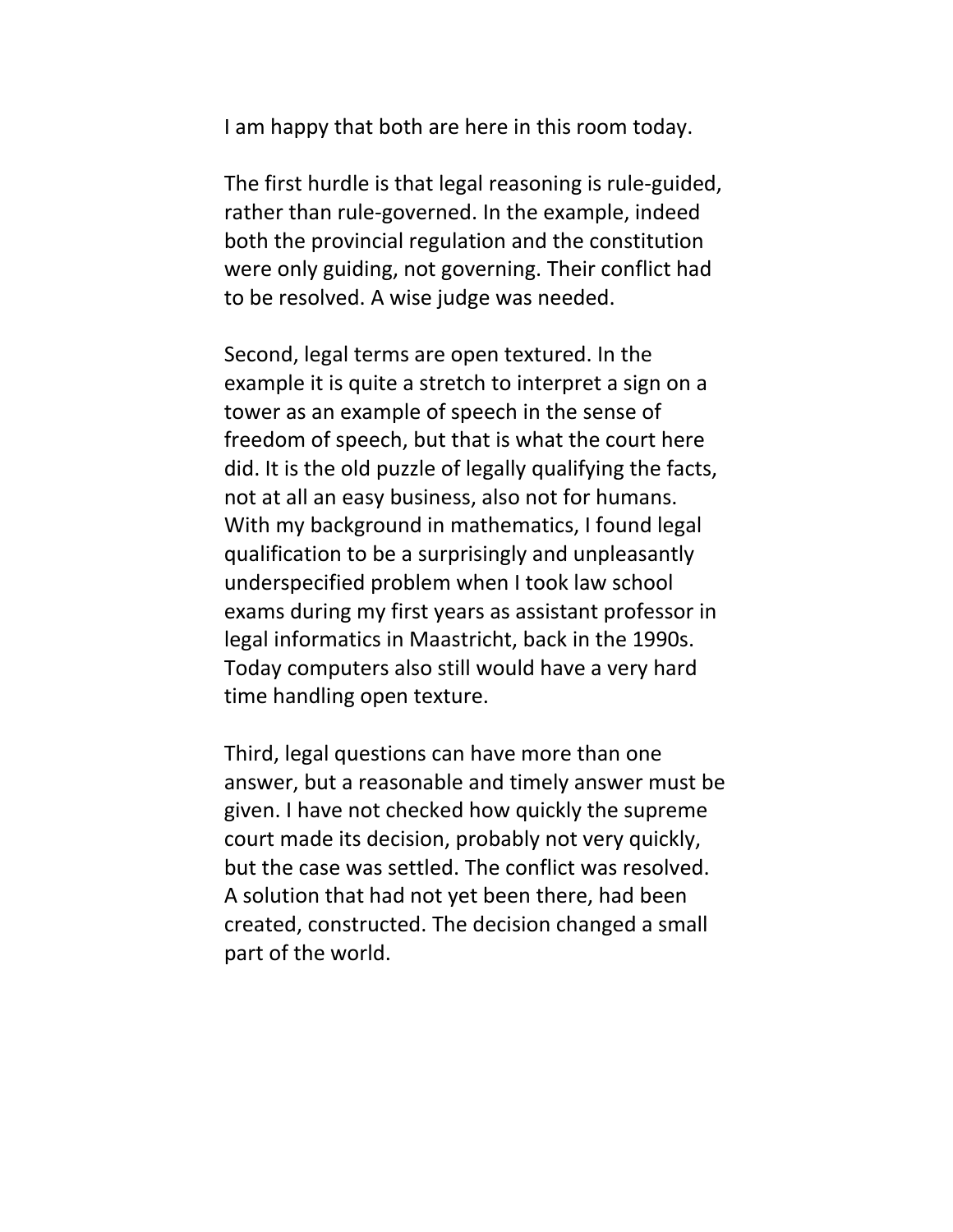And fourth and finally the answers to legal questions can change over time. In the example I am not sure about today's law in this respect, in fact it is my guess that freedom of speech is still interpreted as broadly as here, and I would not be surprised when it is now interpreted even broader. But society definitely has changed since the late 1960s, and what I would be surprised about is when I would today see such a sign in the public environment.

#### \*\*\*2076/17

#### [Subsumption]

One way of looking at the hurdles is by saying that the subsumption model is false. According to the subsumption model of law there is a set of laws, thought of as rules, there are some facts,---and you arrive at the legal answers, the legal consequences by applying the rules to the facts. The case facts are subsumed under the rules, providing the legal solution to the case. It is often associated with Montesquieu's phrase of the judge as a `bouche de la loi', the mouth of the law, according to which a judge is just the one who makes the law speak.

All hurdles just mentioned show that this perspective cannot be true.

Rules are only guiding, terms are open-textured, there can be more answers, and things can change.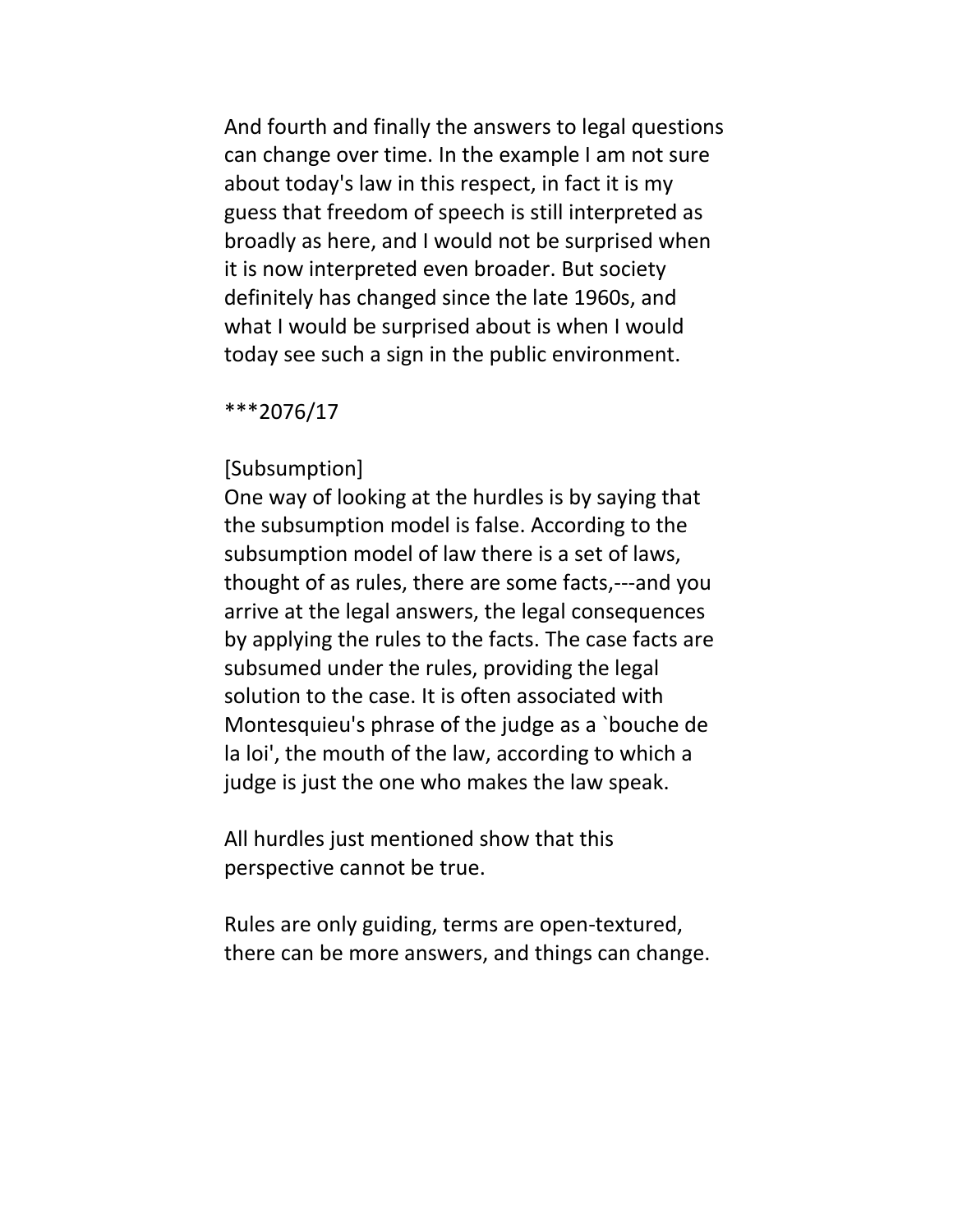[Theory construction]

Hence an alternative perspective on what happens when a case is decided. Legal decision making is a process of constructing and testing a theory, a series of hypotheses that are gradually developed and tested in a critical discussion. The picture suggests an initial version of the facts, an initial version of the relevant rules, and an initial version of the legal conclusions. Gradually the initial hypothesis is adapted. Think of what happens in a court proceedings, and in what in the Netherlands is called the `raadkamer', the internal discussion among judges, where after a careful constructive critical discussion---if the judges get the time for that of course---finally a tried and tested perspective on the case is arrived at, showing the final legal conclusions subsuming the final facts under the final rules. This is the picture I used in the 2003 AI&Law special issue of the AI journal, edited by Edwina Rissland, Kevin Ashley, and Ronald Loui, two of them here in this room. And here is a later version with Floris Bex, emphasising that also the perspective on the evidence and how it supports the facts is gradually constructed. In our field, the idea of theory constuction in the law has for instance been emphasised by Thorne McCarty, Carole Hafner and Tom Gordon.

\*\*\*2426/20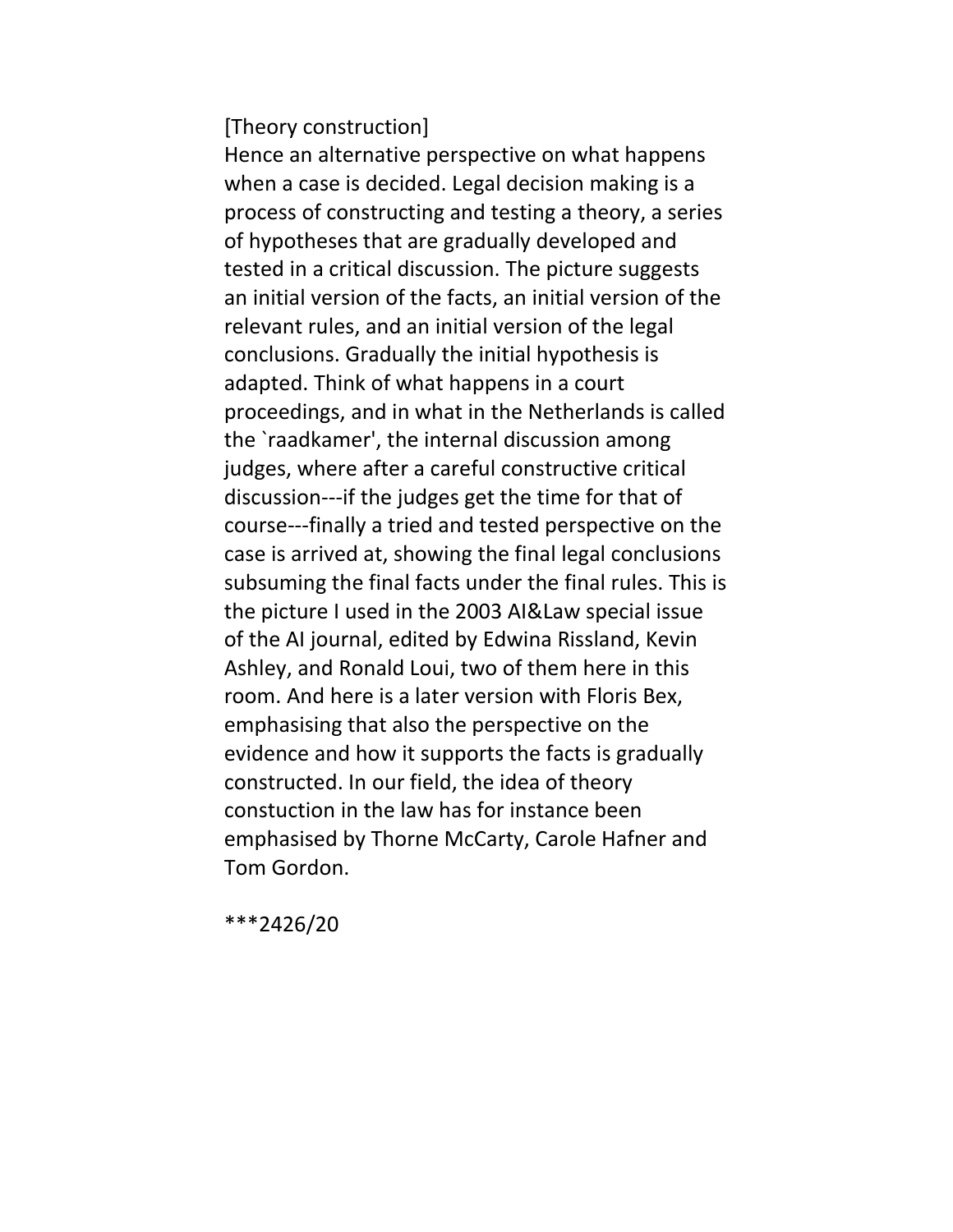[AI as law]

Today's claim is that good AI requires a different way of doing AI, a way that we in the field of AI&Law have been doing all along, namely doing AI in a way that meets the requirements of the law, in fact in a way that models how things are done in the law. Let us discuss this perspective a bit further.

[AI metaphors]

Because there can be many metaphors on what AI is and how it should be done. Here you see a few.

AI as mathematics, where the focus is on formal systems;

AI as technology, where the focus is on the art of system design;

AI as psychology, where the focus is on intelligent minds;

AI as sociology, where the focus is on societies of agents.

And then AI as law to which we return in a minute.

[More on AI metaphors]

In AI as mathematics, one can think of the logical and probabilistic foundations of AI, indeed since the start and still now of core importance. It is said that the namegiver of the field of AI John McCarty thought of the foundations of AI as an instance of logic, and logic alone. And today some consider AI to be a kind of statistics 2.0 or 3.0.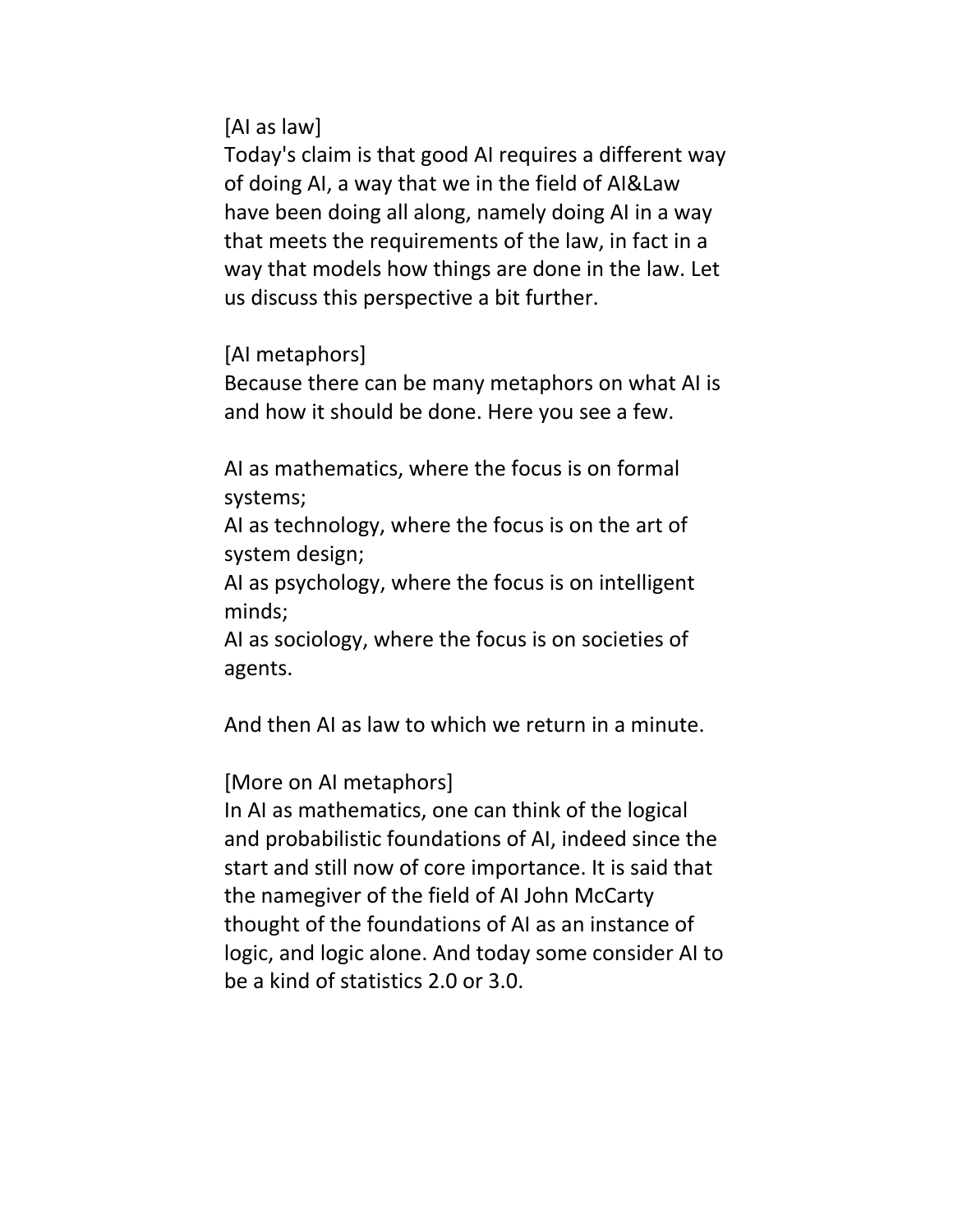In AI as technology, one can think of meticulously crafted rule-based expert systems or on machine learning algorithms evaluated on large carefully labeled data sets. In AI as technology, AI applications and AI research meet most directly.

In AI as psychology, one can think of the modeling of human brains as in cognitive modeling, or of the smart human-like algorithms that are sometimes referred to as cognitive computing.

In AI as sociology, one can think of multi-agent systems simulating a society and of autonomous robots that fly in flocks.

### [Toulmin]

Perhaps you have recognized the list of metaphors as the ones used by Stephen Toulmin in his 1958 book when he discussed what he thought of as a crisis in the logical analysis of human reasoning. He argued that the classical formal logic then fashionable were too irrelevant for what reasoning actually was, and he arrived at a perspective of logic as law. What he meant was that counterargument must be considered, that rules warranting argumentative steps are material---and not only formal---, that these rules are backed by factual circumstances, that conclusions are often qualified, uncertain, presumptive, and that reasoning and argument are to be thought of as the outcome of debates among individuals and in groups.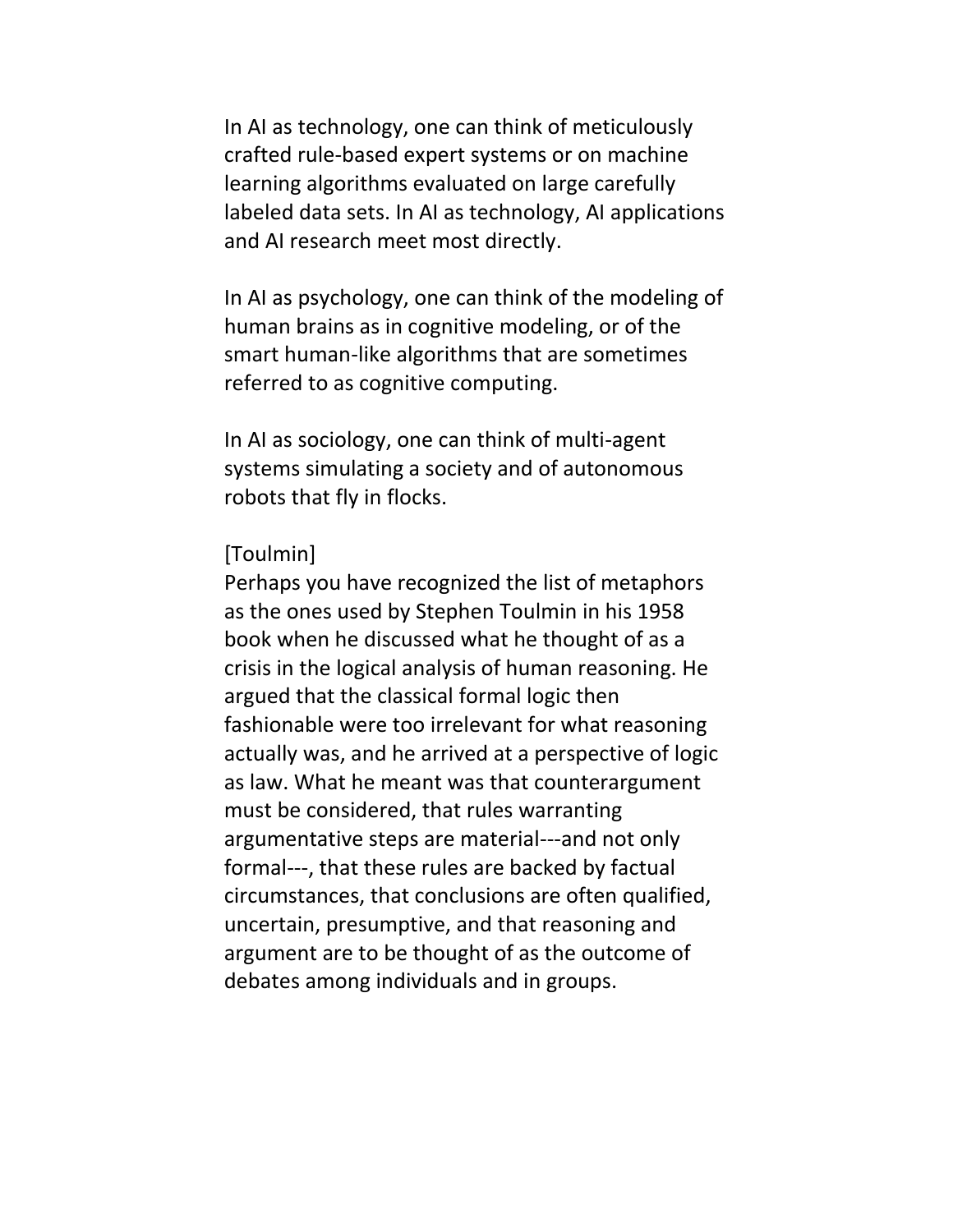All of these ideas have now been studied extensively, with the field of AI and law having played a significant role in the developments, and researchers like Henry Prakken, Giovanni Sartor, Tom Gordon, Trevor Bench-Capon and Katie Atkinson as prominent contributors.

[Law metaphors] The metaphors can also be applied to the law, exposing some key ideas familar in law.

If we think of law as mathematics, the focus is on the formality of procedural rule following and of stare decisis where things are well-defined and there is little room for freedom.

In law as technology, one can think of the art of doing law in a jurisdiction with either a focus on rules, as in civil law systems, or with a focus on cases, as in common law systems.

In law as psychology, one can think of the judicial reasoning by an individual judge, and of the judicial discretion that is to some extent allowed, even wanted.

In law as sociology, the role of critical discussion springs to mind, and of regulating a society in order to give order and prevent chaos.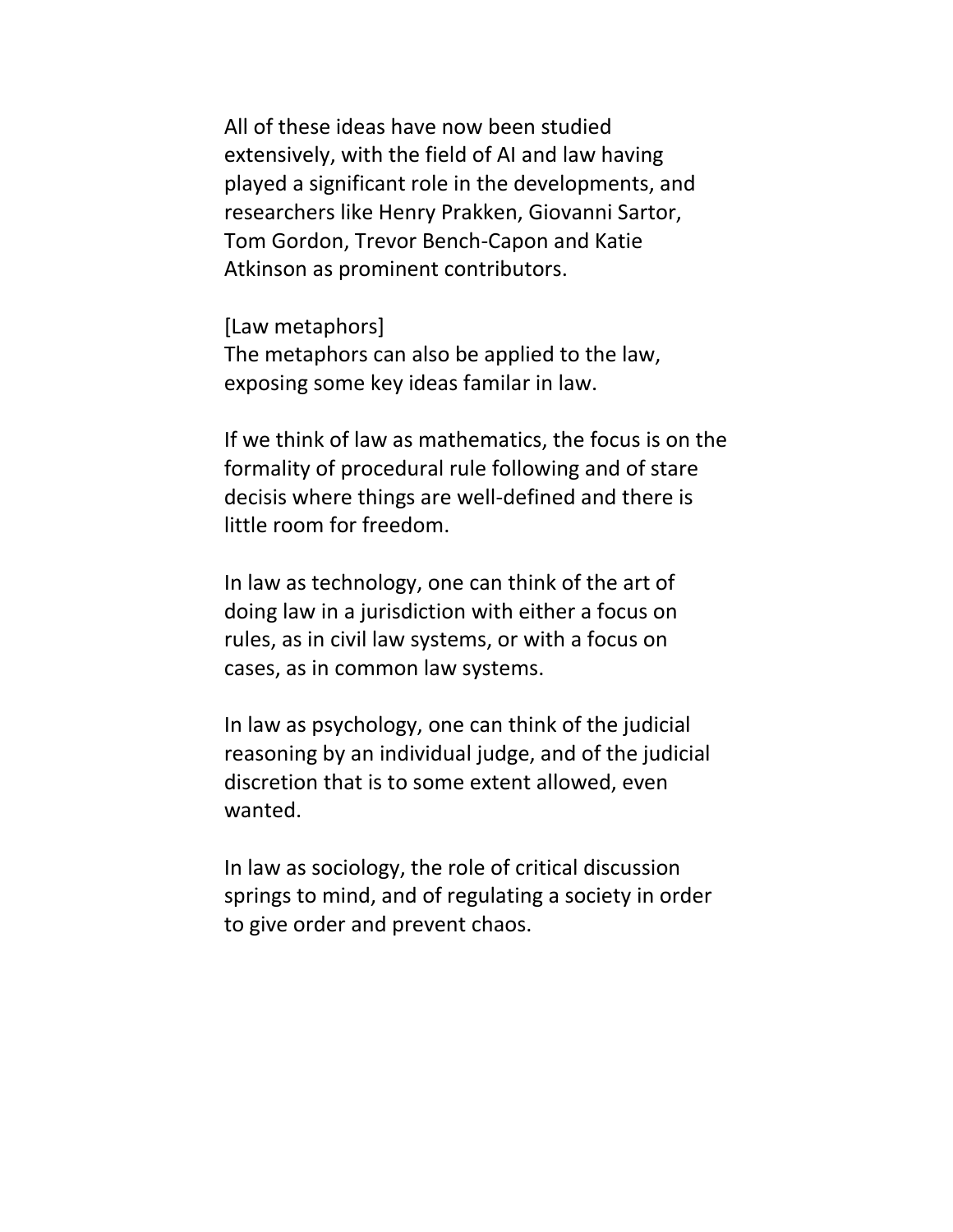And finally the somewhat pleonastic metaphor of law as law, but now as law in contrast with the other metaphors. I think of two specific and essential ideas in the law, namely that government is to be bound by the rule of law, and that the goal of law is to arrive at justice, thereby supporting a good society and a good life for its citizens.

Note how this list shows the hybrid balancing of different sides:

rules and cases, regulations and decisions, rationality and interpretation, individual and society, boundedness and justice.

And as we know this balancing best takes place in a constructive critical discussion.

[AI as law]

Which brings us to bottom of the list of AI metaphors. In AI as law, AI systems are to be thought of as hybrid critical discussion systems, where different hypothetical perspectives are constructed and evaluated until a good answer is found.

[Argumentation systems]

In this connection, I recently used ths diagram showing what is needed in AI, namely the much needed step we have to make towards hybrid systems that connect knowledge representation and reasoning techniques with the powers of machine learning, yesterday so eloquently discussed by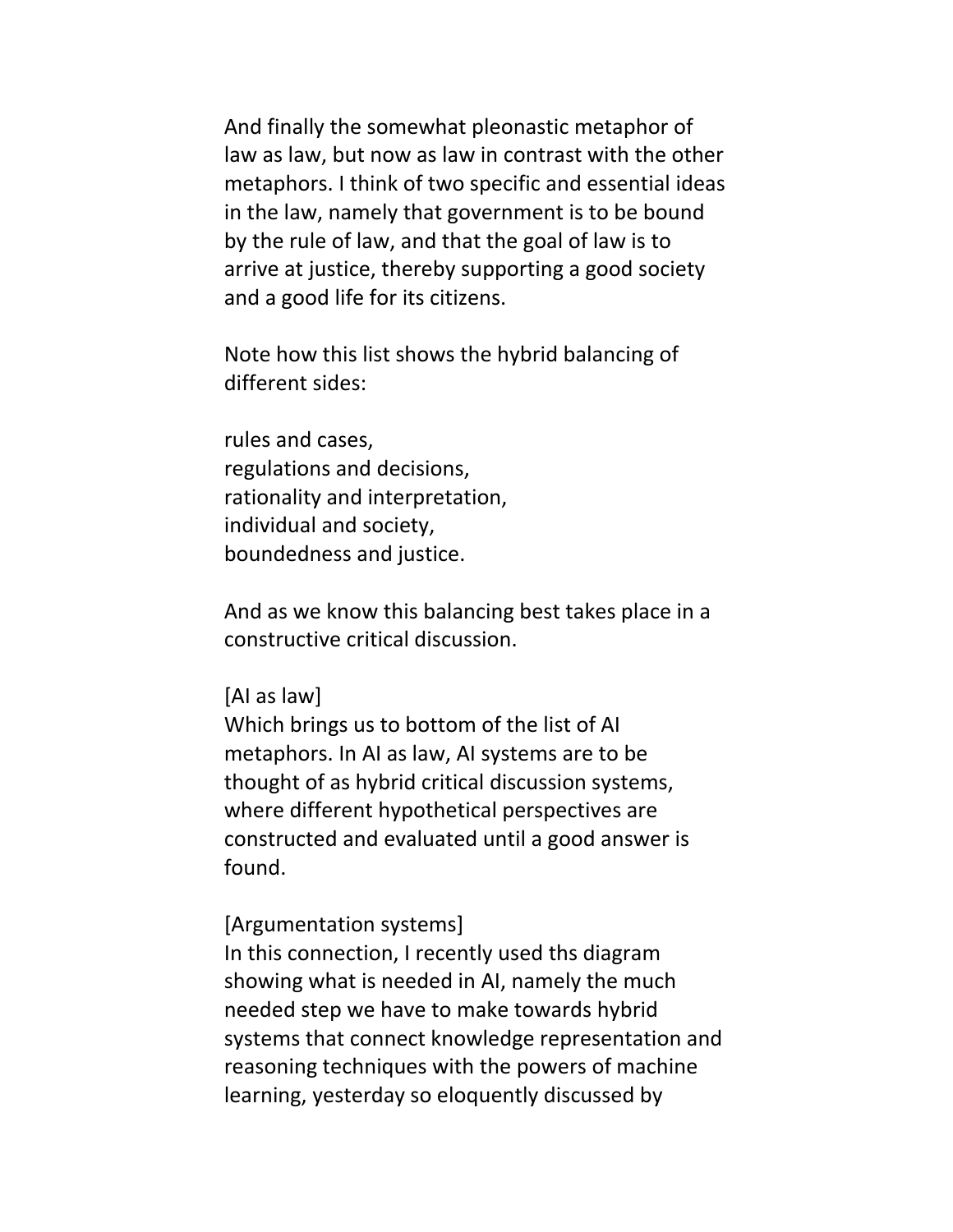Montreal Turing award winner Yoshua Bengio. In this diagram I used the term argumentation systems. But since argumentation has a very specific sound in this community, and perhaps to some feels as a too specific, too limiting perspective, I today speak of AI as law by the development of hybrid critical discussion systems.

\*\*\*3281/26

### [Topics in AI]

Let me continue with a discussion of core topics in AI with the AI as Law perspective in mind. My focus is on reasoning, knowledge, learning and language.

### [Reasoning]

First reasoning. I then indeed think of argumentation where arguments and counterarguments meet. This is connected to the idea of defeasibility, where arguments become defeated when attacked by a stronger counterargument. Argumentation has been used to address the deep and old puzzles of inconsistency, incomplete information and uncertainty.

### [Arg example]

Here is the example of the Dutch bike owner Mary whose bike is stolen. The bike is bought by John, hence both have a claim to ownership---Mary as the original owner, John as the buyer. But in this case the conflict can be resolved as John bought the bike for a the low price of 20 euros, indicating that he was not a bona fide buyer. At such a price, he could have known that the bike was stolen, hence he has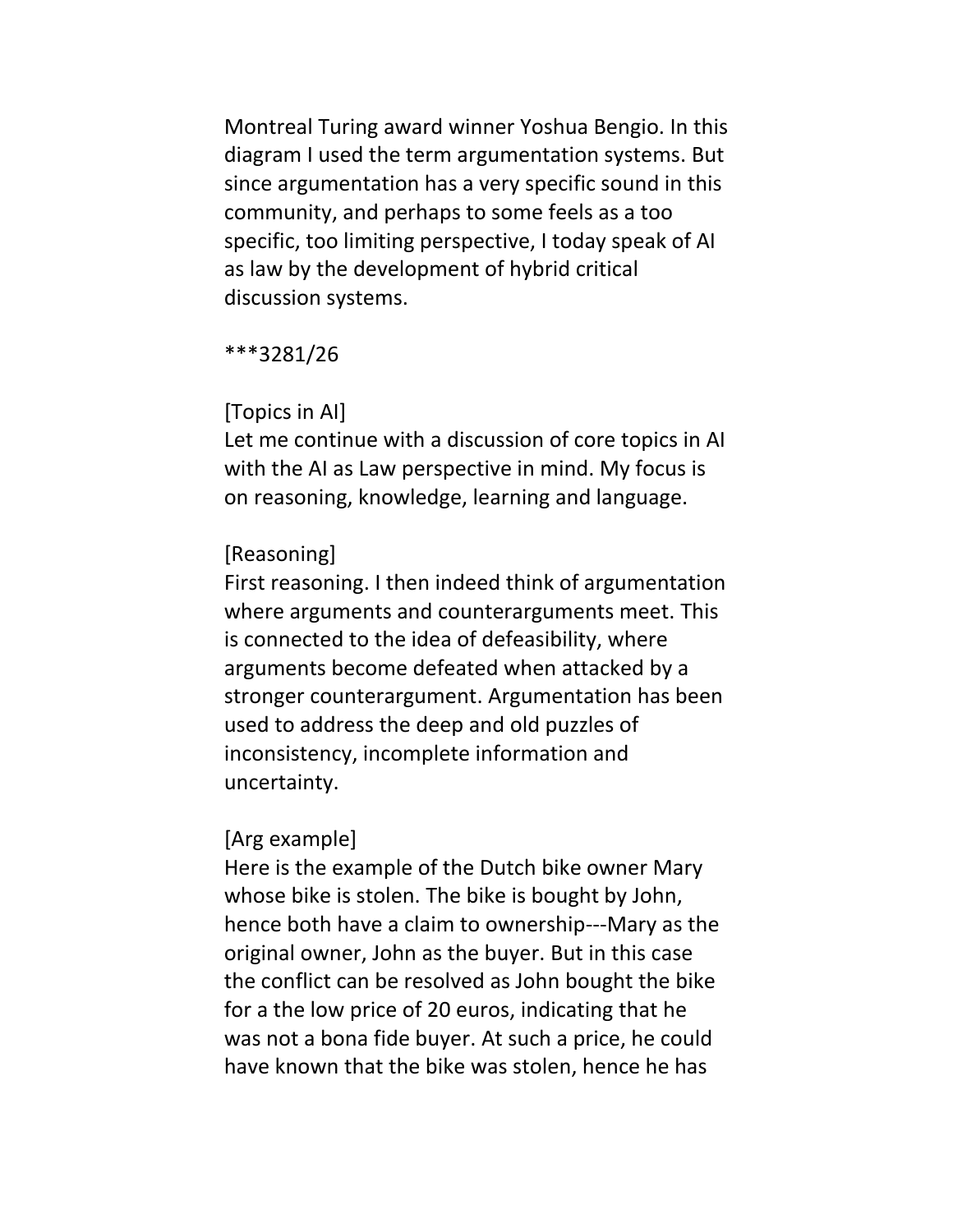no claim to ownership as the buyer, and Mary is the owner.

#### [ArguMed]

It is one achievement of the field of AI&Law that the logic of argumentation is by now well understood, so well that it can be implemented in argumentation diagramming software that applies the logic of argumentation. Here you see the ArguMed software that I implemented long ago during my postdoc period in the Maastricht law school.

#### [Abstract argumentation 1995]

It implements argumentation semantics of the stable kind in the sense of Dung's abstract argumentation that was proposed some 25 years ago. A turning point and a cornerstone in today's understanding of argumentation, with many successes. It also gave new puzzles such as the lack of standardization giving rise to all kinds of detailed comparative formal studies, and more fundamentally the multiple formal semantics puzzle. Here you see the four proposed by Dung,

#### [Abstract argumentation 1996]

quickly thereafter extended to 6. But that was only the start because the field of computational argumentation was then still only emerging.

#### [Argumentation semantics 2003]

For me, it was obvious that a different approach was needed when I discovered that after combining attack and support these 11 different semantics were formally possible, but practically almost all hardly relevant. No lawyer has to think about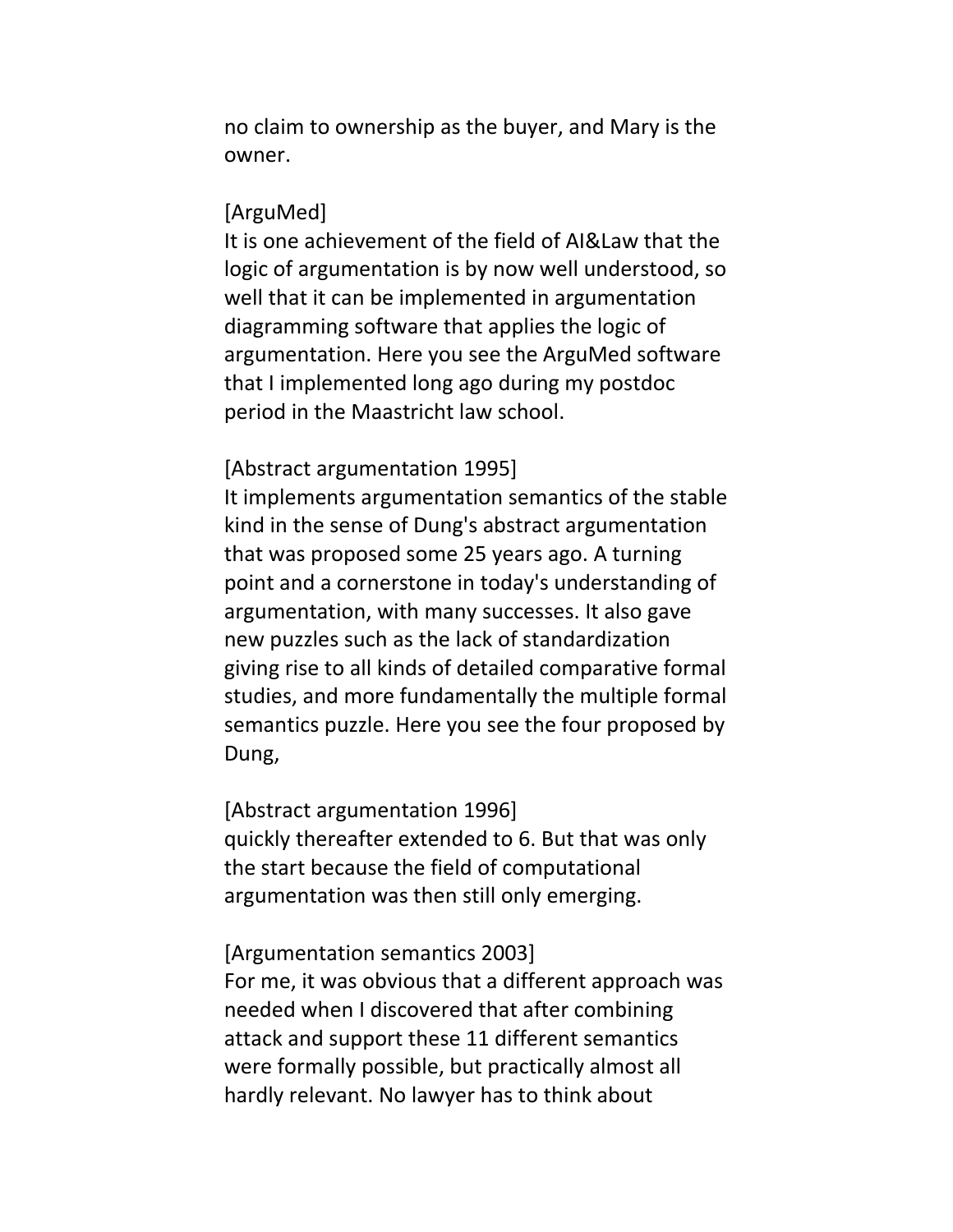whether the applicable argumentation semantics is the semi-stable or the stage semantics.

[Abstractness]

One puzzle in the field, here included after a discussion on the plane from Amsterdam to Montreal with Trevor and Henry. A key idea underlying the original abstract argumentation paper is that derivation-like arguments can be abstracted from, allowing to focus only on attack. Here the ovals with arguments expressing support show what is abstracted from in the abstract version at the bottom of the slide. I know that for many this idea has helped them in their work and understanding of argumentation. For me, this was-- from rather early on---more a distraction than an advantage as it introduced a separate, seemingly spurious layer. In the way that Jaap Hage put it-- who was then my PhD supervisor--- those cloudy formal structures of yours', and Jaap referred to the abstract diagrams in the sense of Dung, have no grounding in how lawyers think. There is no separate category of supporting arguments, in the law there are only reasons for and against conclusions that must be balanced. Those were the days when Jaap Hage was working on Reason-Based Logic and I was helping him. In a sense, my ArguMed software based on the DefLog formalism was my answer to removing that redundant intermediate layer, while sticking to the important mathematical analysis of reinstatement uncovered by Dung.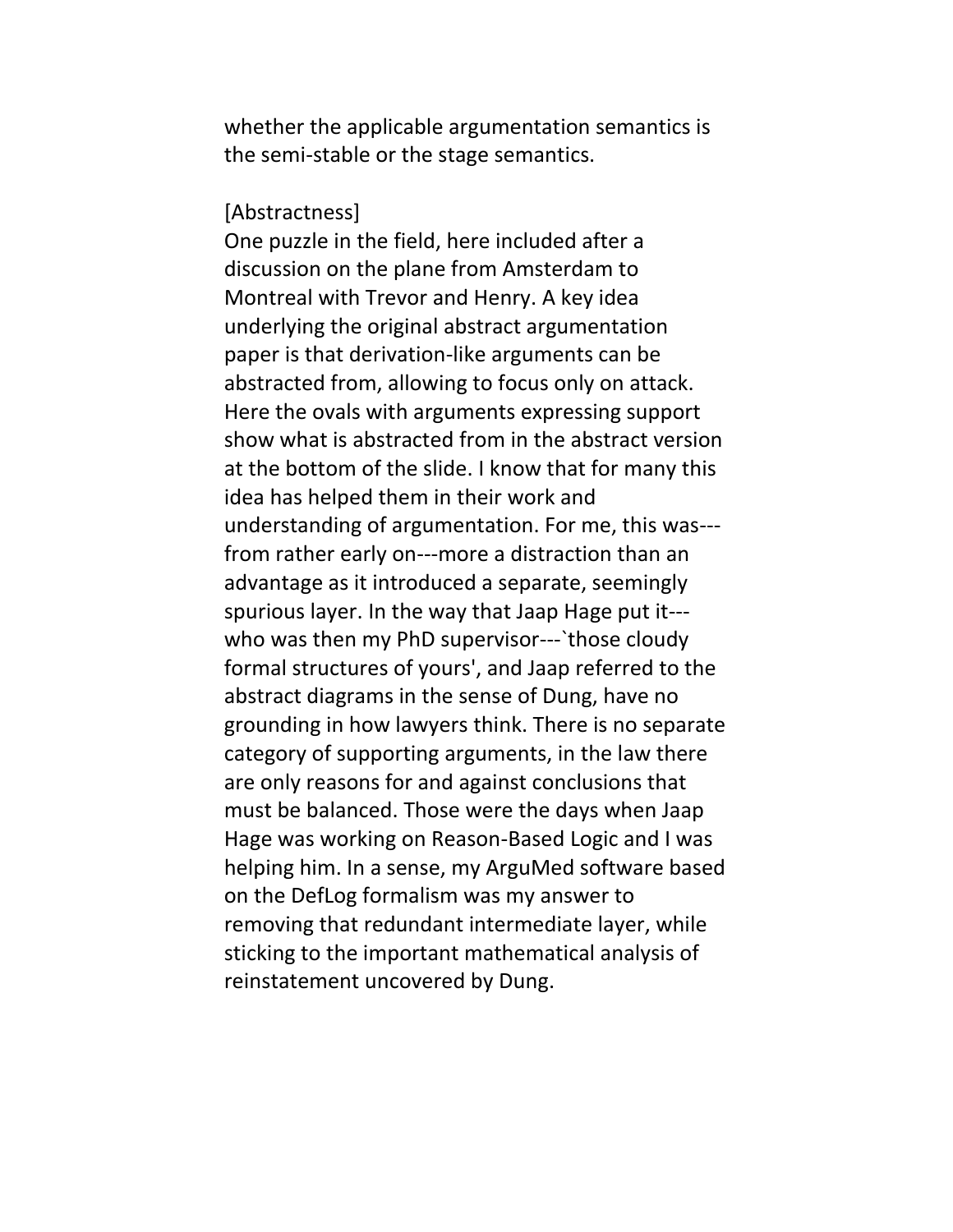### [Case models]

But as I said already from around the turn of the millenium I thought a new mathematical foundation was called for, and it took me years to arrive at something that really increased my understanding of argumentation. Here you see the core definition, but that is not for now.

\*\*\*3939/32

### [Knowledge]

The second topic of AI to discuss is knowledge, so prominent in AI and in law. I then think of material, semi-formal argumentation schemes such as the witness testimony scheme, or the scheme for practical reasoning, as for instance collected in the nice volume by Doug Walton, Chris Reed and Fabrizio Macagno.

I also think of norms, in our community often studied with a Hohfeldian perspective on rights and obligations as a background. And then there are the ontologies that can capture large amounts of knowledge in a systematic way.

## [Facts in the law]

One lesson that I have taken home from working in the domain of law---and again don't forget that I started in the field of mathematics where things are thought of as neat and clean---one lesson is that in the world of law things are always more complex than you think. One could say that it is the business of law to find the exactly right level of complexity, and that is often just a bit more complex than one's initial idea.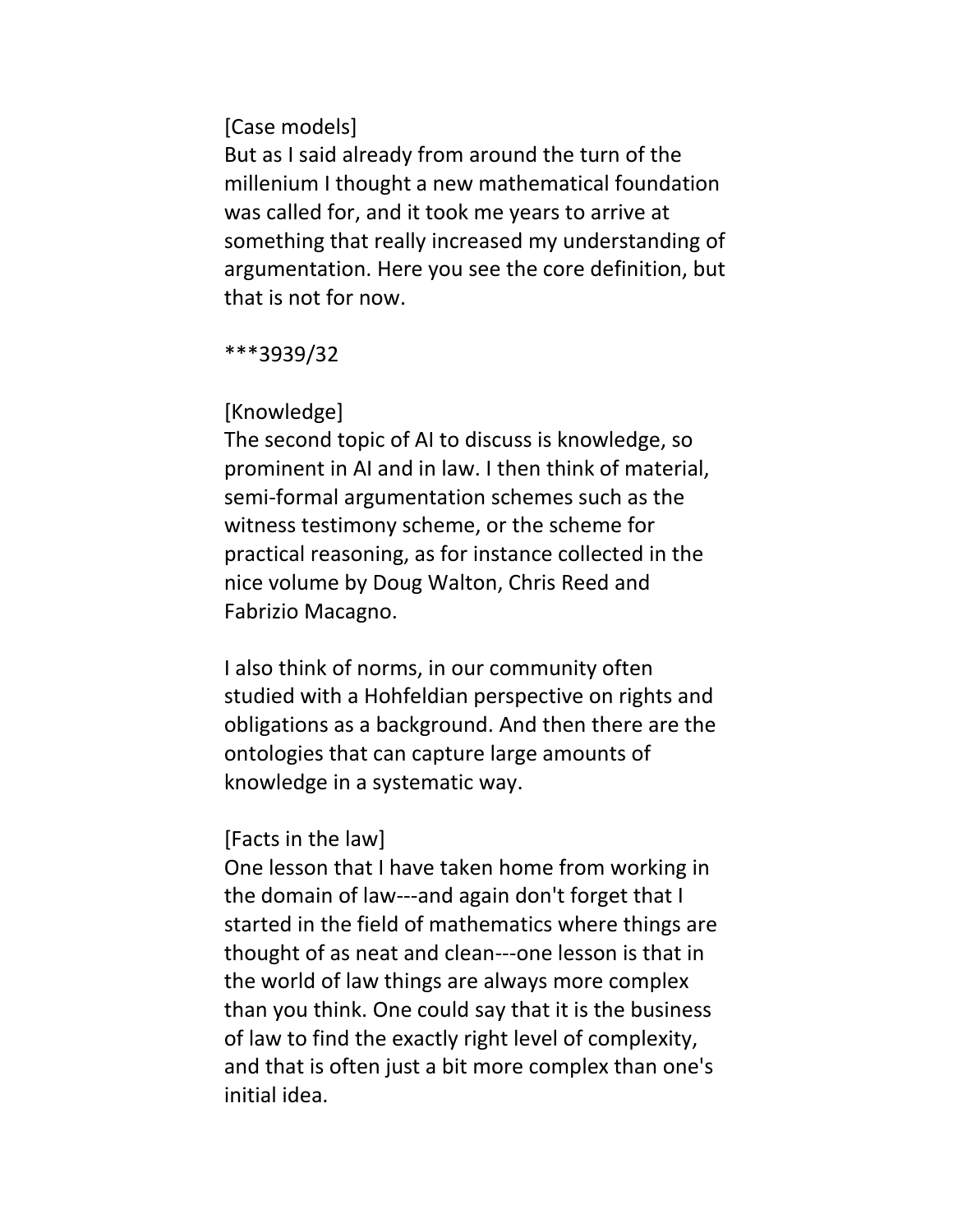And if things are not yet complex now, they can become tomorrow. Remember the dynamics of theory construction that we saw earlier.

Here you see at the top left how in the law traditionally different categories of juristic facts are distinguished. Here juristic facts are the kind of facts that are legally relevant, that have legal consequences. They come in two kinds: acts and bare juristic facts, where the latter are intentionless events such as being born. And acts are distinguished in on the one hand juristic acts aimed at a legal consequence such as contracting, and on the other factual acts, where although there is no legal intention, still there are legal consequences. Here the primary example is that of unlawful acts as discussed in tort law. I am still happy that I learnt this categorization of juristic facts in the Maastricht law school, as it has relevantly expanded my understanding of how things work in the world. And of how things should be done in AI. Definitely not purely logical or purely statistical, definitely with much attention for the specifics of a situation.

At the bottom right you see another categorization, prepared with Jaap Hage, that shows how we then thought of the core categories of things, or `individuals' that should be distinguished when analyzing the law: states of affairs, events rules, other individuals, and then the subcategories of event occurrences, rule validities and other states of affairs. And although such a categorization does have a hint of the baroqueness of Jorge Luis Borges'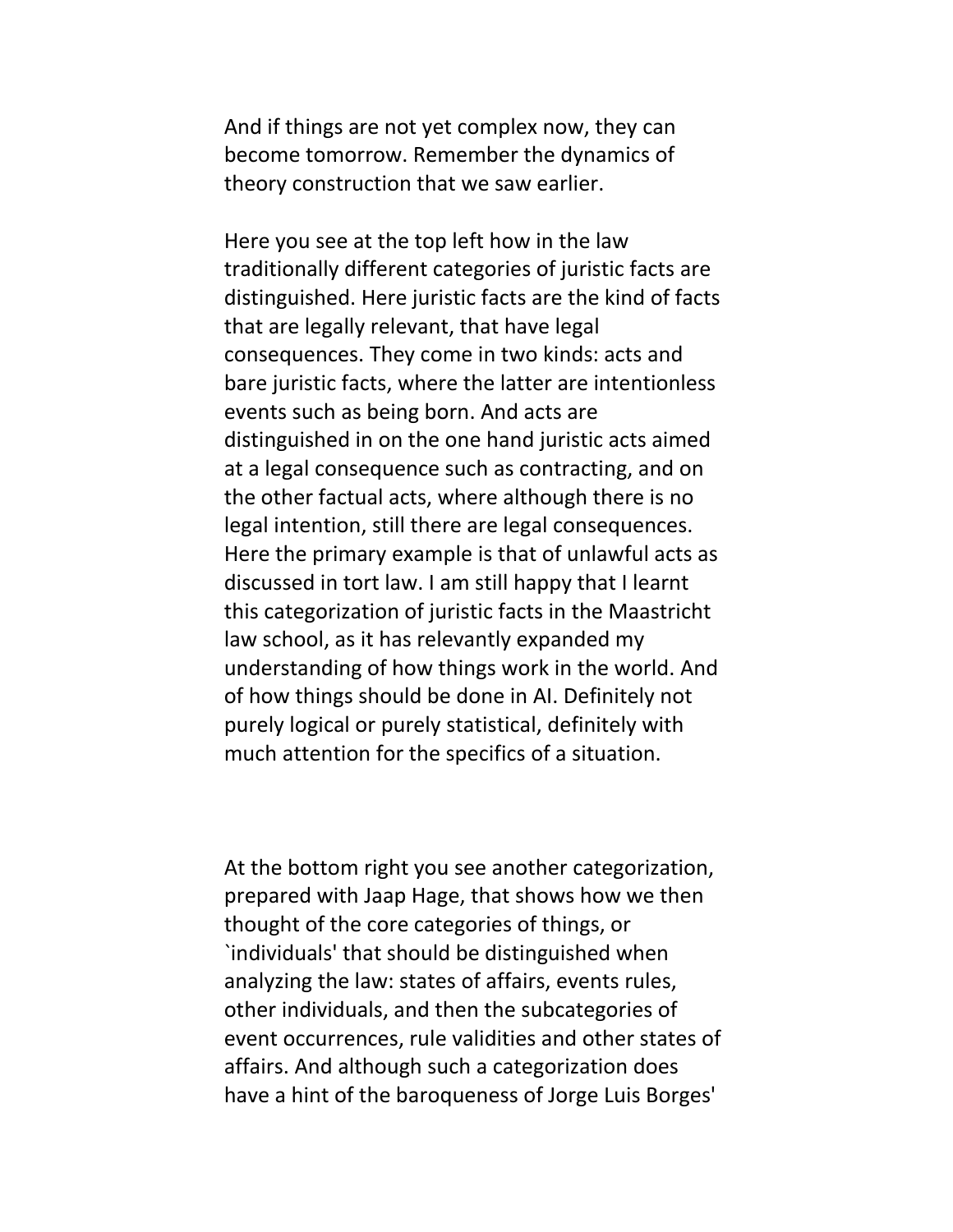animal taxonomy that included those animals that belong to the emperor, mermaids and innumerable animals,

### [Signing]

the abstract core ontology helped us to analyze the relations between events, rules and states of affairs that play a role when signing a contract. Indeed at first sight a complex picture but when you see it it provides a transparent perspective. For now the only thing to note is that at the top row there is the physical act of signing---say when the pen is going over the paper to sign---and this physical act counts as engaging in a contractual bond (shown in the second row), which implies the undertaking of an obligation (third row), which in turn leads to a duty to perform an action (at the bottom row). Not a simple picture, but as said, in the law things are often more complex than expected, and typically for good, pragmatic reasons.

#### [Commonsense]

The core puzzle for our field and for AI generally that I would like to mention is that of commonsense knowledge. This remains an essential puzzle, also in these days of big data; also in these days of cognitive computing. Machines simply don't have commonsense knowledge that is nearly good enough. Here a knowledgeable report in the communications of the ACM reporting that progress has been slow. It goes back to 2015, but please do not believe it when it is suggested that things are very different today.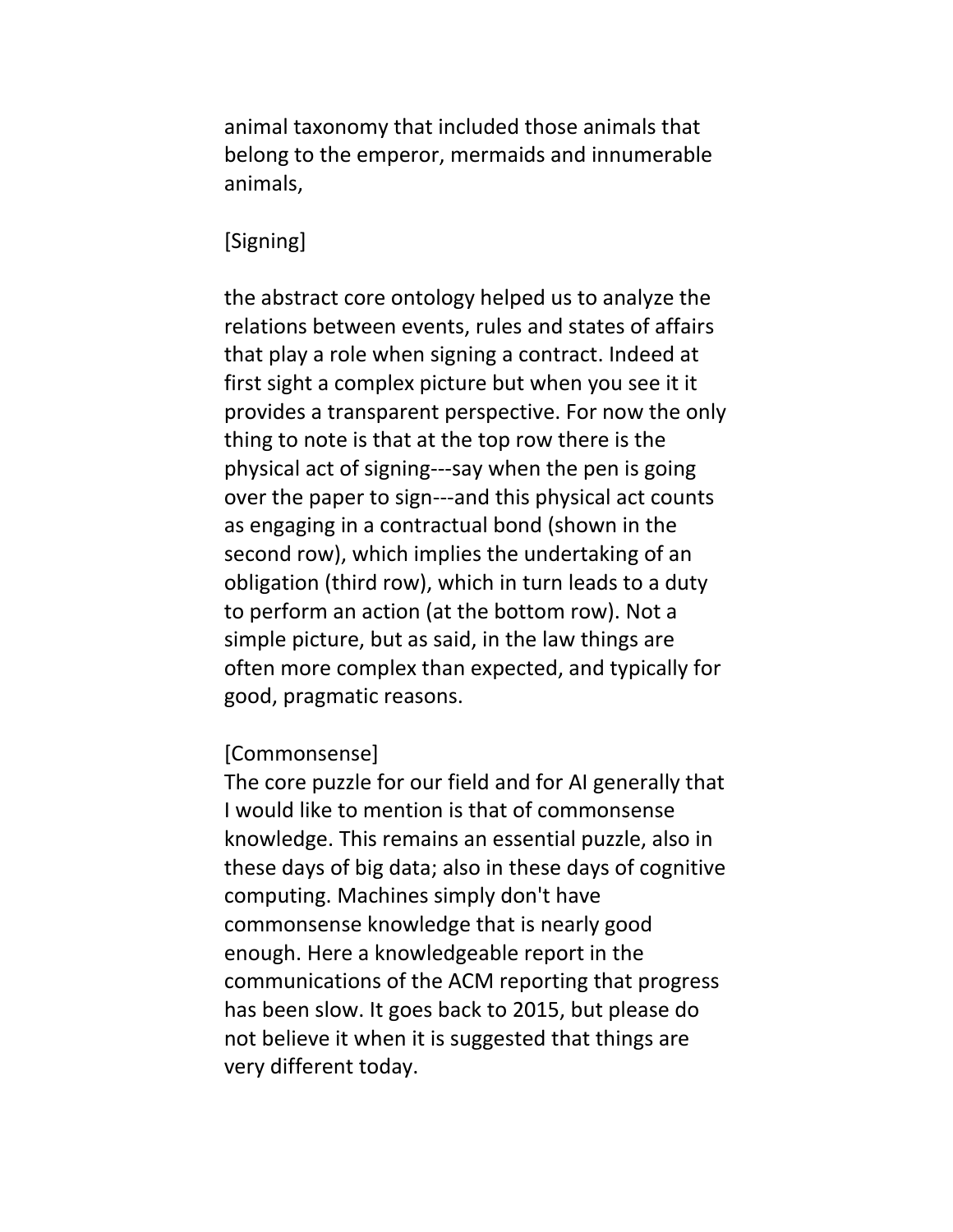The commonsense knowledge problem remains a relevant and important research challenge indeed and I hope to see more of the big knowledge needed for serious AI and Law in the future. Only brave people have the chance to make real progress here, like the people in this room.

#### [Scenario schemes]

One example of what I think is an as yet underestimated cornerstone of commonsense knowledge is the role of globally coherent knowledge structures---such as the scenarios and cases we encounter in the law. Here a slide by our current program chair Floris Bex who in his dissertation took relevant steps to investigate scenario schemes and how they are hierarchically related, here in the context of murder stories. Our field would benefit from more work like this, that goes back to the frames and scripts studied by people such as Roger Schank and Marvin Minsky.

### [Case model construction]

And here you my current favorite kind of knowledge representation, using the case models I showed you the formal definition of. Here you see represented how an appellate court gradually constructs its hypotheses about a murder case on the basis of the evidence, gradually testing and selecting which scenario of what has happened to believe or not.

\*\*\*4820/39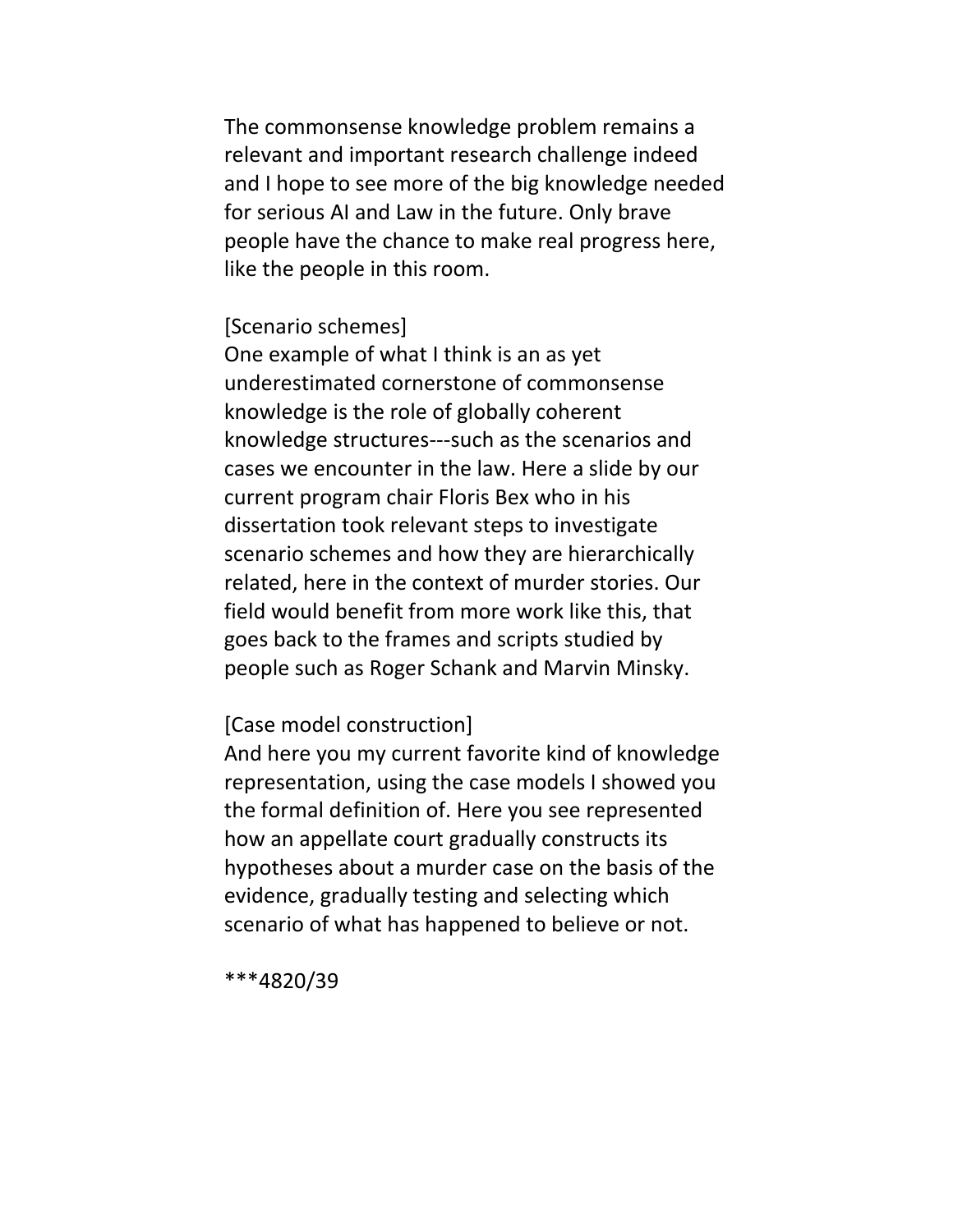[Learning]

Then learning about which we already heard so much yesterday. It is the domain of statistical analysis that shows that certain judges are more prone to supporting democrat positions than others, and that as we saw no longer is allowed in France. It is the domain of open data, that allows public access to legal sources and in which community members such as Monica Palmirani and Enrico Francesconi have been very active. And finally it is the realm of neural networks, back in the days called perceptrons, now referred to as deep learning.

The core theme to be discussed here is the issue of how learning and the justification of outcomes go together, using a contemporary term: how to arrive at an explainable AI, an explainable machine learning. We have heard it discussed at all career levels, by young PhD students and by a Turing award winner.

## [Prediction]

The issue can be illustrated by this mock prediction machine for Dutch criminal courts. It has a button that you can push,

## [P2]

that once you push it always gives the outcome that the suspect is guilty as charged. And thinking of Jack Conrad's relevant emphasis that systems must be evaluated, this system has indeed been validated ...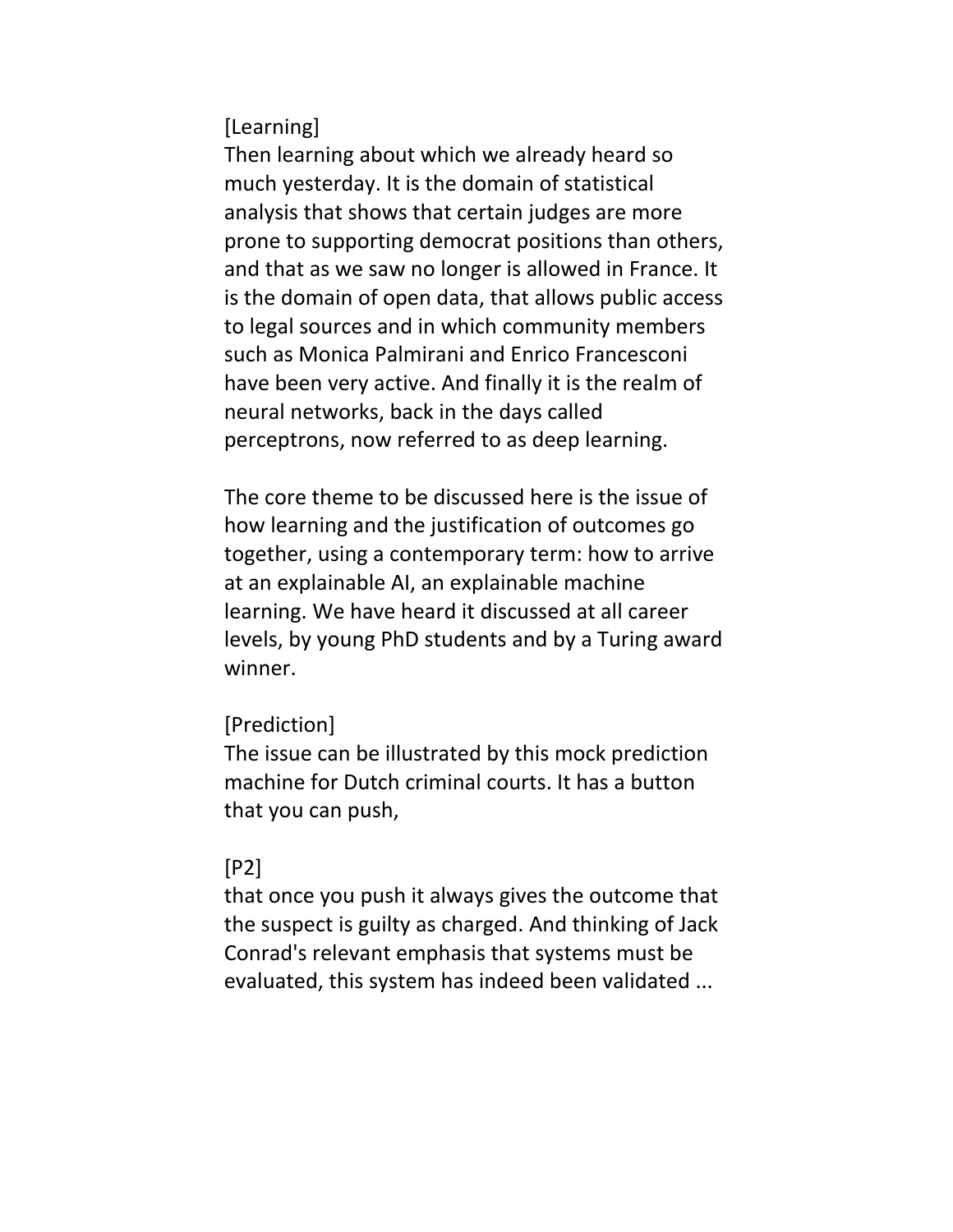### [P3]

... by the Dutch central bureau of statistics, that has the data that shows that this prediction machine is correct in 91 out of a 100 cases.

### [P4]

Here you see a graph of the validating data. It shows that my prediction machine has become a bit less accurate in recent years, presumably by changes in society, perhaps in part caused by the attention in the Netherlands for so-called dubious cases, or miscarriages of justice, which may have made judges a little more reluctant to decide for guilt. But still: 91% for this very simple machine is quite good. And as you know says very little about how to decide for guilt or not.

### [Judicial prediction]

How hard judicial prediction really is, also when using serious machine learning techniques, is shown by these examples. Katz, Bommarito and Blackman showed in 2017 that their US supreme court prediction machine could achieve a 70% accuracy. A mild improvement over the baseline of the historical majority outcome (to always affirm a previous decision) which is 60%, and even milder over the 10 year majority outcome which is 67%. The system based its predictions on features such as judge identity, month, court of origin and issue, so modest results are not surprising.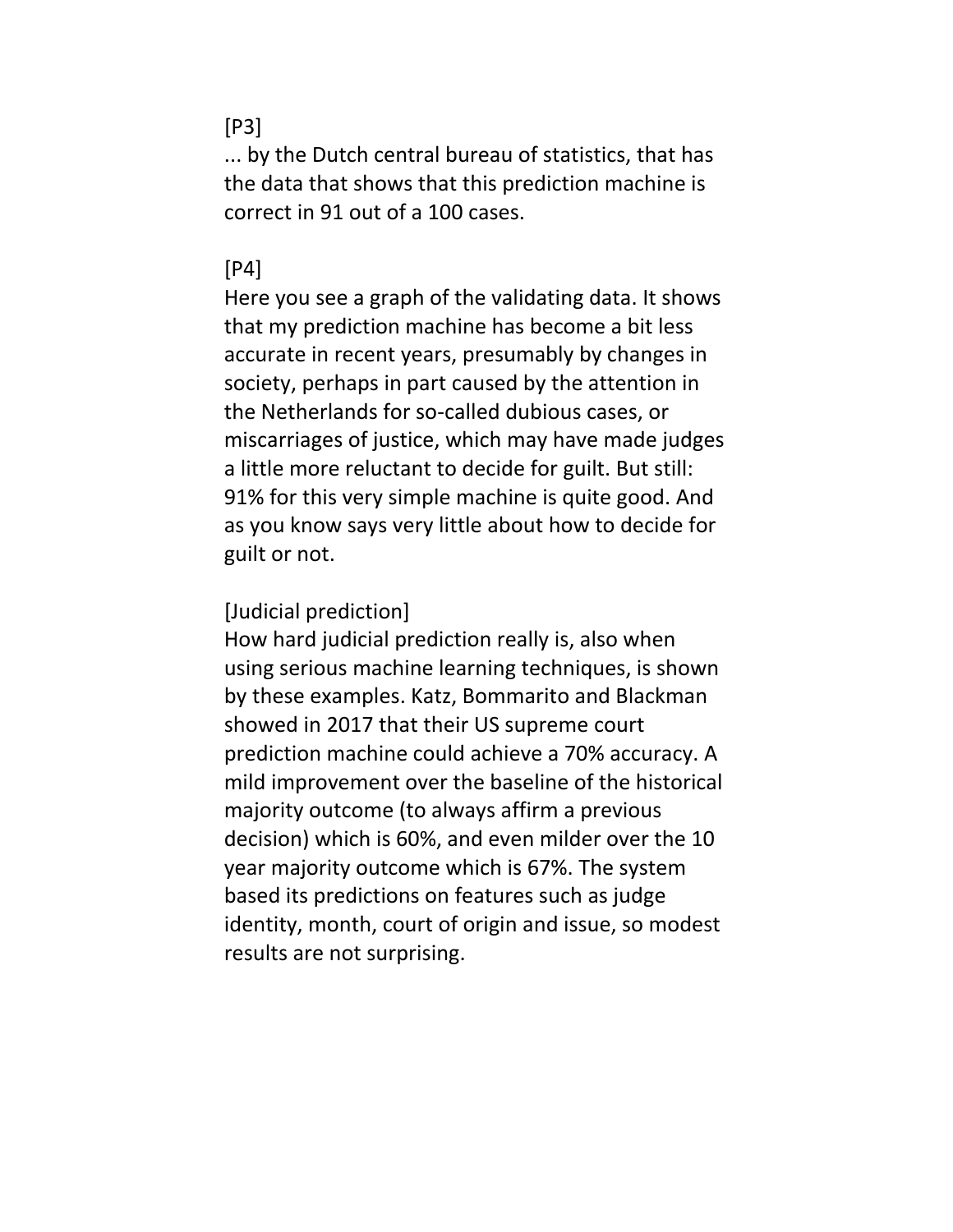In another study Aletras and colleagues studied European Court of Human Rights cases. They used ngrams and topics as the starting point of their training, and used a prepared dataset to make a cleaner baseline of 50% accuracy by random guessing. They reached 79% accuracy using the whole text, and noted that by only using the part where the factual circumstances are described already an accuracy of 73% is reached.

Naively taking the ratios of 70 over 60 and of 79 over 50, one sees that factors of 1.2 and of 1.6 improvement are relevant research outcomes, but practically modest. And more importantly these systems only focus on outcome, without saying anything about how to arrive at an outcome, about for which reasons an outcome is warranted or not.

#### [Neural networks]

And indeed and as said before learning is hard, especially in the domain of law. I am still a fan of an old paper by Trevor on neural networks and open texture. In an artficially constructed example about welfare benefits, he included different kinds of constraints: boolean, categorical, numeric. For instance, women were allowed the benefit after 60, and men after 65. Trevor found that after training, the neural network could achieve a high overall performance, but with somewhat surprising underlying rationales. On the left, one can see that the condition starts to be relevant long before the ages of 60 and 65 and that the difference in gender is something like 15 years instead of 5.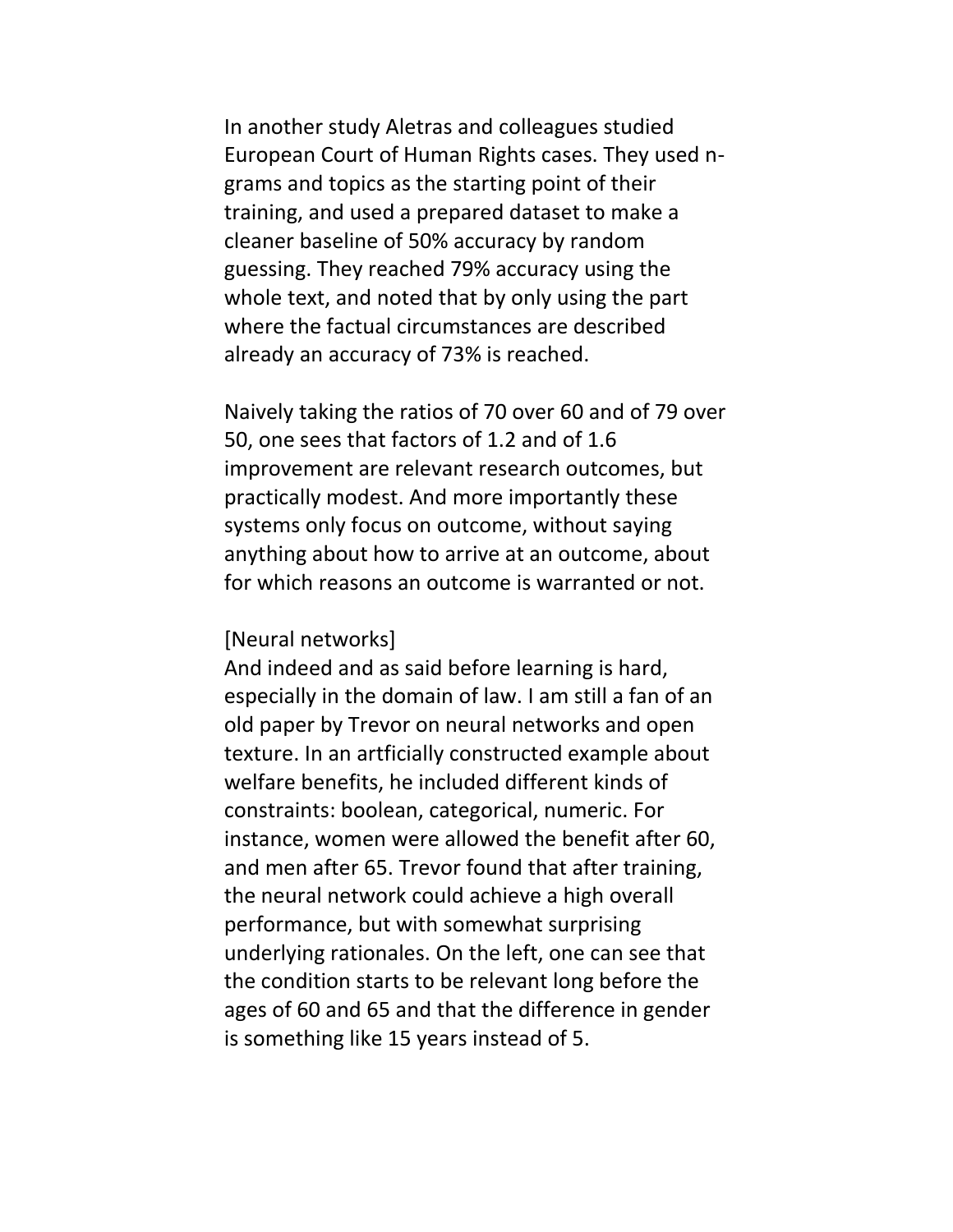On the right, with a more focused training set using cases with only single failing conditions, the relevance started a bit later, but still too early, while the gender difference now indeed was 5 years.

#### [Cases and rules]

What I have placed my bets on is the kind of hybrid cases and rules systems that for us in AI&Law are normal and that have been studied by many people here already mentioned and also by Karl Branting, Marc Lauritsen, Vern Walker, Mathias Grabmair, Adam Wyner. Here you see how I now represent Dutch tort law in terms of case models on the left and in terms of rule-based arguments on the right.

#### \*\*\*5597/45

#### [Language]

Then language, the fourth and final topic of AI that I would like to discuss with you. Today the topic of language is closely connected to machine learning. I think of the labeling of natural language data to allow for training; I think of prediction such as by a search engine or chat application on a smartphone, and I think of argument mining, a relevant topic with strong roots in the field of AI&Law.

#### [IBMs Watson]

The study of natural language in AI, and in fact of AI itself, got a significant boost by IBM's Watson system that won the Jeopardy! quiz show. Here you see that Watson correctly recognizes the description of `A 2 word phrase [that] means the power to take private property for public use'. That refers to the typically legal concept of eminent domain,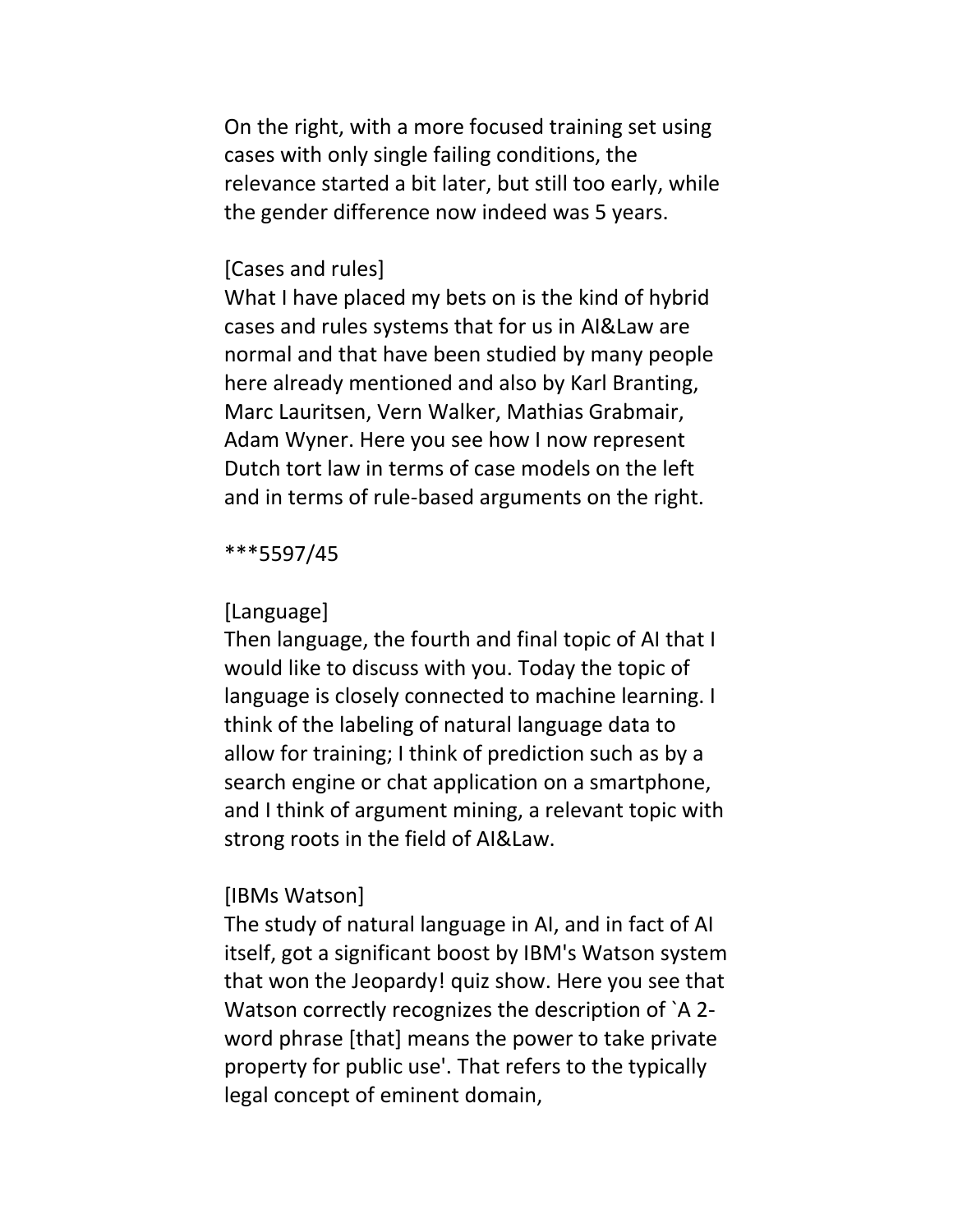where a government disowns property for public reasons, such as the construction of a highway or windmill park. The legal concept scores 98%, but also `electric company' and `capitalist economy' are considered with 9% and 5% scores. Apparently Watson sees some kind of overlap between the legal concept, electric companies and capitalist economy, since 98+9+5 is more than a 100 percent.

### [IBM's debater]

And IBM continued, as Watson was used as the basis for its debating technologies. Here you see a screenshot of a 2014 online video where the system is considering the sale of violent video games to minors. The video shows that the system finds reasons for and against banning the sale of such games to minors, for instance that most children who play violent games do not have problems, but that violent video games can increase children's aggression. The video remains impressive, and for the field of computational argumentation that I am a part of it was somewhat discomforting that the researchers behind this system were then outsiders to the field.

The success of these natural language systems leads one to think about why they can do what they do. Do they really have an understanding of a complex sentence describing the legal concept of eminent domain; can they really digest newspaper articles on violent video games?

These questions are especially relevant since in our field of AI&Law we have had the opportunity to follow research on argument mining from the start.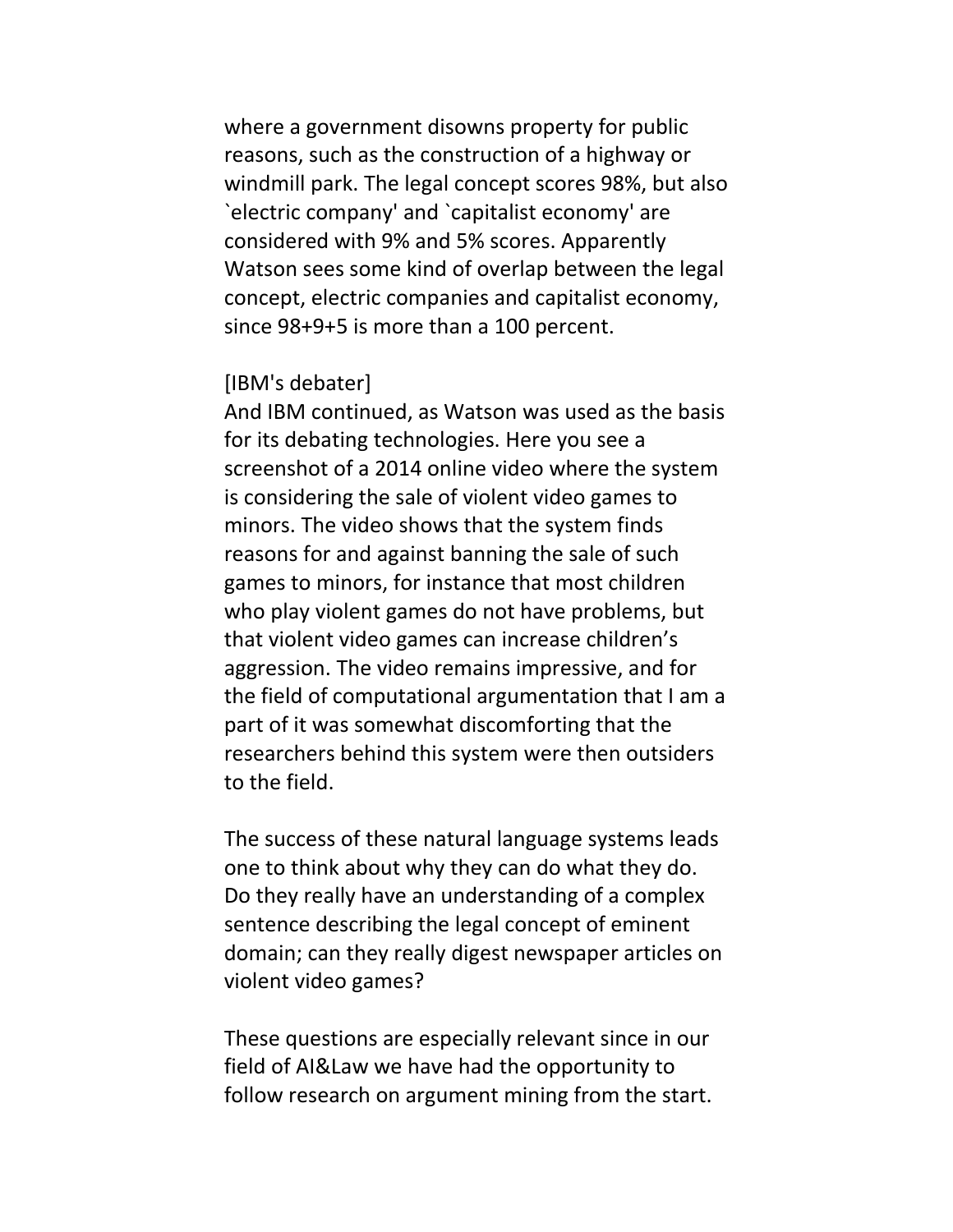[Mochales&Moens]

An early and relevant paper is by Raquel Mochales Palau and Sien Moens, who studied argument mining in a paper at the 2009 ICAIL conference. And as already shown in that paper, it should not be considered an easy task to perform argument mining. Indeed the field has been making relevant and interesting progress, as also shown in research presented at this conference, but no one would claim the kind of natural language understanding needed for understaning legal concepts or online debates. So what then is the basis of success?

Is it simply because a big tech company can do a research investment that in academia one can only dream of? Certainly that is a part of what has been going on.

#### [Poor man's Watson]

But there is more to it than that as can be appreciated by a small experiment I did, this time actually an implemented online system. It is what I ironically called Poor Man's Watson, which has been programmed without much deep natural language technology, just some simple regular expression scripts using online access to the Google search engine and Wikipedia. And indeed it turns out that my simple script can also recognize the concept of eminent domain: when one types `the power to take private property for public use' the answer is `eminent domain'. The explanation for this remarkable result is that for some descriptions the correct Wikipedia ends up high in the list of pages returned by Google,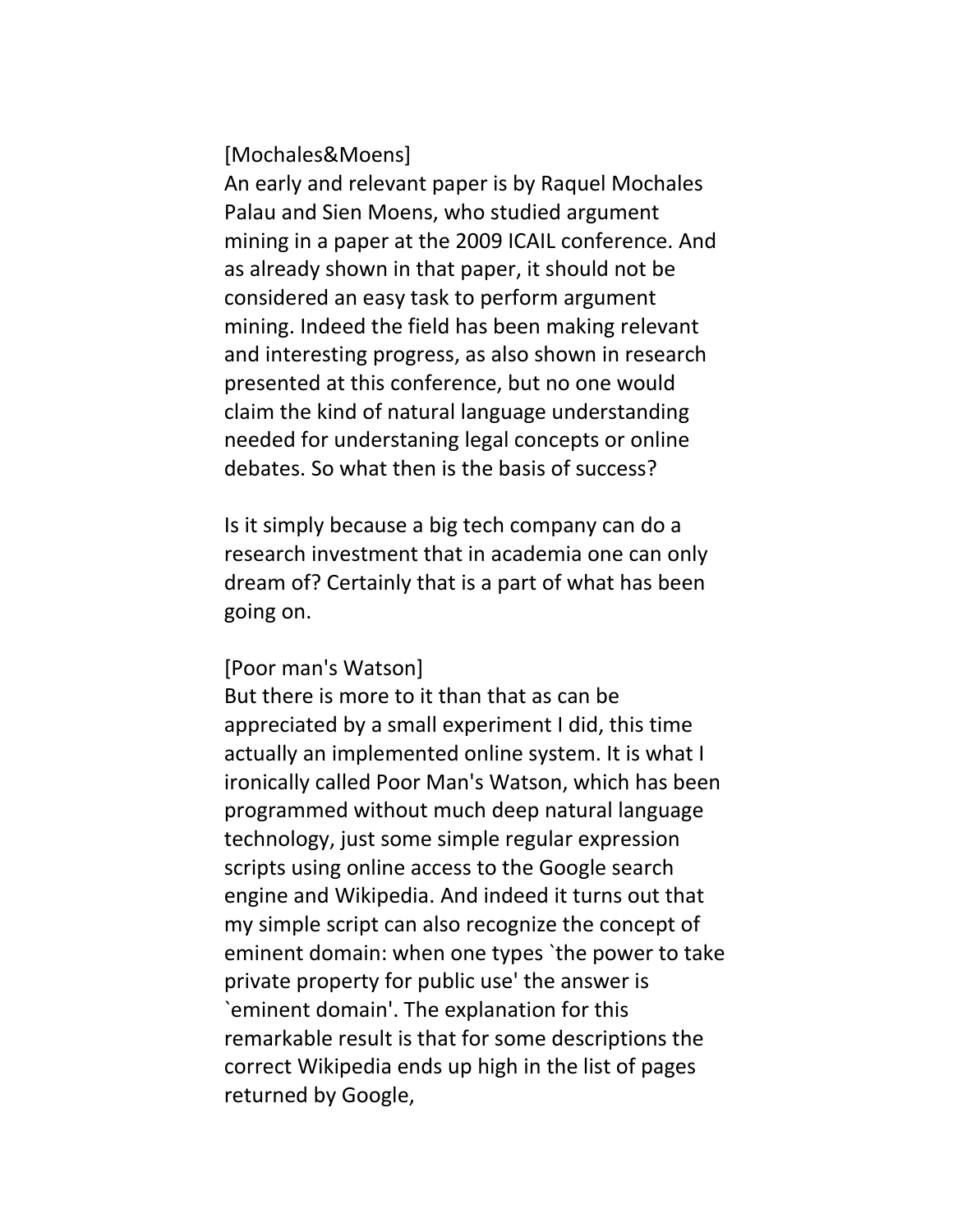and that happens because we---the people---have been typing in good descriptions of those concepts in Wikipedia, and indeed Google can find these pages. Sometimes the results are spectacular, but also they are brittle since seemingly small, irrelevant changes can quickly break this simple system.

And for the debating technology something similar holds.

### [ProCon]

Since there are web sites collecting pros and cons of societal debates. Here you see procon.org on violent video games.

### [ProCon 2]

And here some of the arguments it has collected.

### [Kialo]

And here Kialo where similar lists are collaboratively created.

Surely the existence of such lists typed in, in a structured way, by humans is a central basis for what debating technology can and cannot do. It is not a coincidence that when you listen carefully to the reports that the examples used in marketing concern curated lists of topics. At the same time this does not take away the bravery of IBM and how strongly it has been stimulating the field of AI by its successful demos.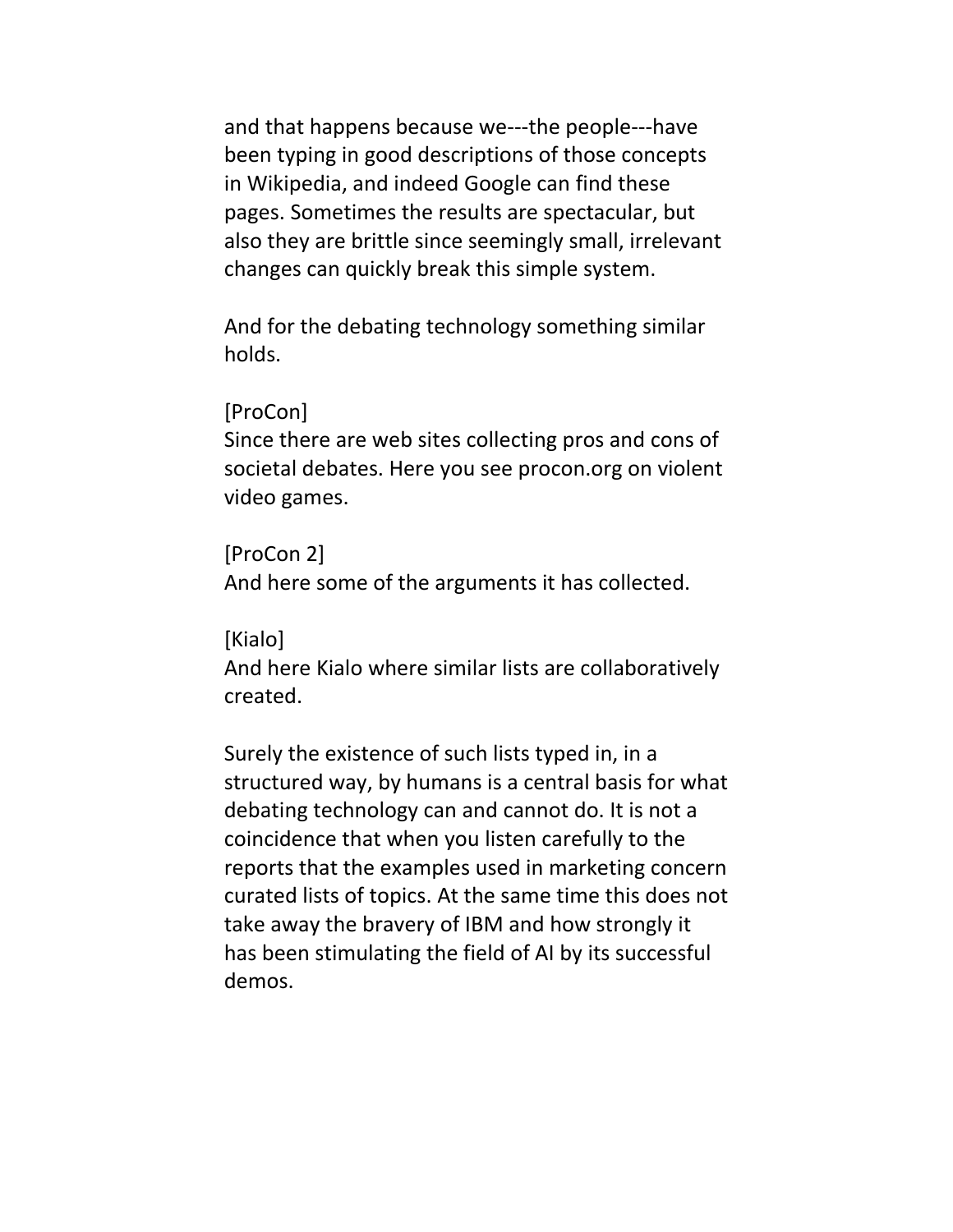[IBM's debater match]

And that also for IBM things are sometimes hard is shown by this report from last February where IBM's technology entered into a debate with a human debater, and this time lost. But who knows what the future brings.

# [Charlotte]

What I believe is needed is the development of an ever closer connection between complex knowledge representations and natural language explanations, as here in work by Charlotte Vlek on explaining Bayesian Networks, which had nice connections to the work discussed by Jeroen Keppens yesterday.

\*\*\*6487/52

# [AI as Law]

As I said I think the way to go for the field is to develop an AI that is much like the law, an AI where systems are hybrid critical discussion systems.

# [AI]

For after phases of AI as mathematics, as technology, as psychology, and as sociology---all still important and relevant---, an AI as Law perspective provides fresh ideas for designing an AI that is good. And in order to build the hybrid critical discussion systems that I think are needed, lots of work is waiting in reasoning, in knowledge, in learning and in language.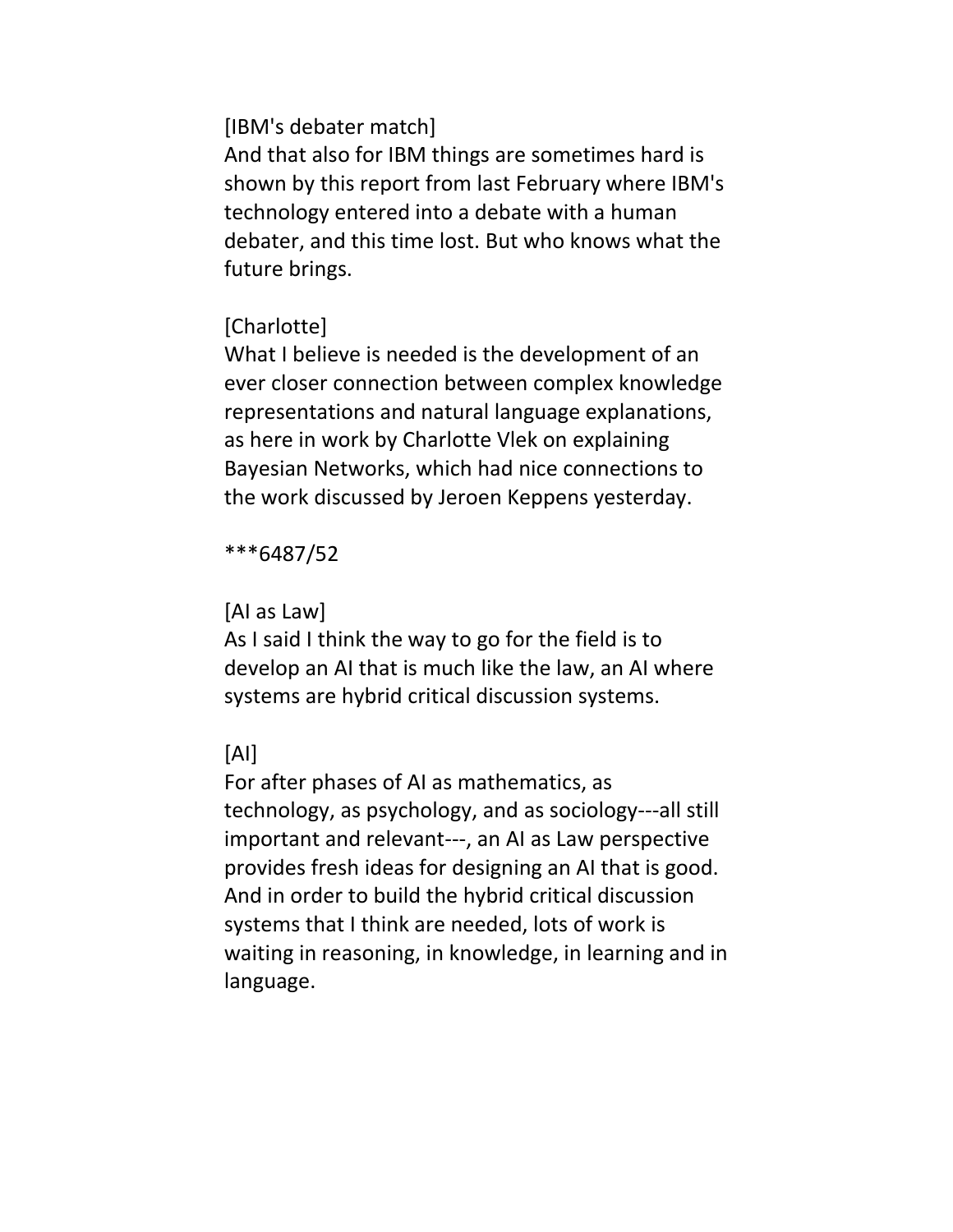[Topics]

For reasoning, the study of formal and computational argumentation remains relevant and promising, while work is needed to arrive at a formal semantics that is not only accessible for a small group of experts.

For knowledge, we need to continue working on knowledge bases large and small, and on systems with embedded norms. But I hope that some of us are also brave enough to be looking for new ways to arrive at good commonsense understanding by machines. In the law we cannot do without wise commonsense.

For learning, the integration of knowledge and data can be addressed by how in the law rules and cases are connected and influence one another. Only then the requirements of explainability and responsibility can be properly addressed.

For language, work is needed in interpretation of what is said in a text. This requires an understanding in terms of complex, detailed models of a situation, as what happens in any court of law where every word can make a relevant difference.

Lots of work to do. Lots of high mountains to conquer.

\*\*\*6767/54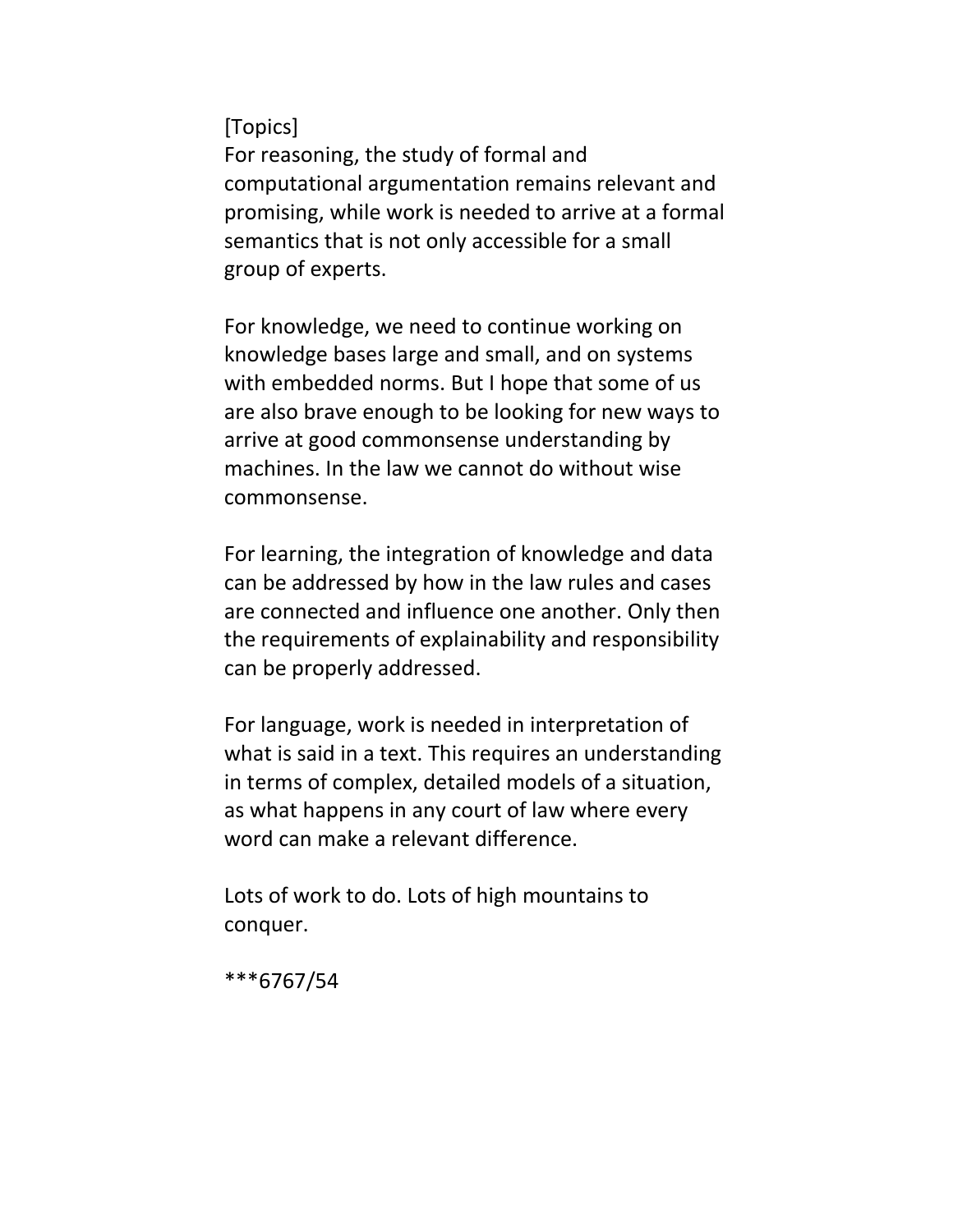# [Oratie]

The perspective of AI as Law discussed here today can be regarded as an attempt to broaden what I said in the lecture on `Arguments for good AI' where the focus is mostly on computational argumentation. There I explain that we need a good AI that can give good answers, give good reasons for them, and make good choices.

## [Argumentation systems]

I projected that in 2025 we will have arrived at a new kind of AI systems bridging knowledge and data, namely argumentation systems. Clearly and as I tried to explain today, there is still plenty of work to be done.

## [Cases and rules]

There I describe that I expect that a key role will be played by work in our field on connections between rules, cases and arguments, as in this set of cases formalizing tort law on the left that formally validate the rule-based arguments on the right.

## [Robot judge]

By following the path of developing AI as Law we can guard against technology that is bad for us,

### [Good robot]

and that unlike the guillotine I started with is a really humane techology that directly benefits society and its citizens.

## [Conclusion]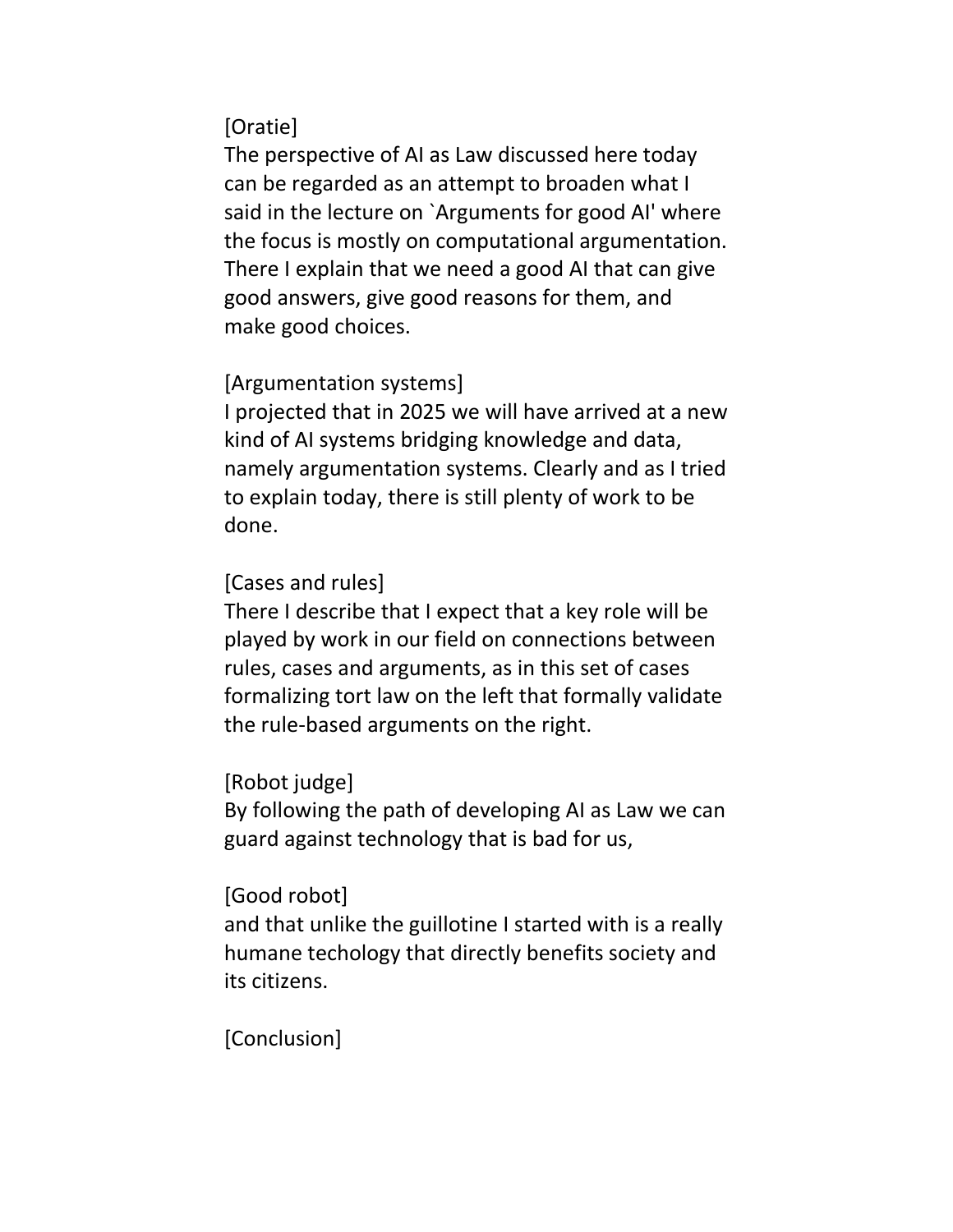In conclusion, in these days of dreams and fears of AI and algorithms, our beloved field of AI&Law is more relevant than ever.

We can be proud that AI&Law has worked on the design of socially aware, explainable, responsible AI for decades already.

And since we in AI&Law we are used to address the hardest problems across the breadth of AI (reasoning, knowledge, learning, language),---since in fact we cannot avoid them---, our field can inspire ideas for new solutions. In particular, I discussed computational argumentation, schemes for arguments and scenarios, encoded norms, hybrid rule-case systems and computational interpretation.

We only need to look at what happens in the law. In the law, we see an artificial system that adds much value to our life. Let us work on building a legal AI that is not scary, but that genuinely contributes to a good quality of life in a just society.

I am happy and proud to be a member of this brave and smart community and I thank you for your attention.

[Final slide]

\*\*\*7140/57